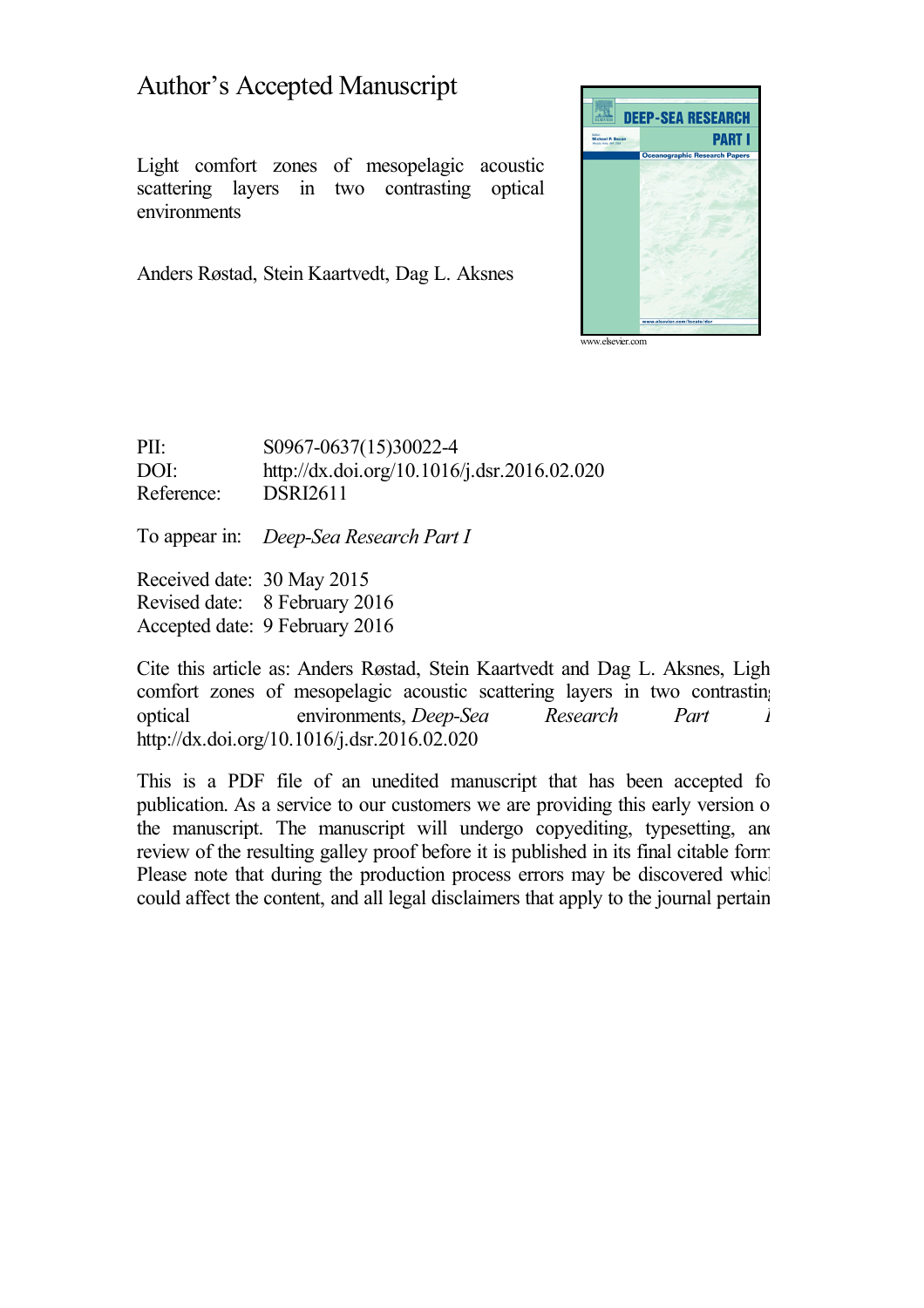| $\mathbf{1}$   | <b>Short Communication (Note)</b>                                                                   |  |  |  |  |  |  |  |
|----------------|-----------------------------------------------------------------------------------------------------|--|--|--|--|--|--|--|
| $\mathfrak{2}$ |                                                                                                     |  |  |  |  |  |  |  |
| 3              | Light comfort zones of mesopelagic acoustic scattering layers in two                                |  |  |  |  |  |  |  |
| 4              | contrasting optical environments                                                                    |  |  |  |  |  |  |  |
| 5              |                                                                                                     |  |  |  |  |  |  |  |
| 6              | Anders Røstad <sup>1</sup> , Stein Kaartvedt <sup>1,2</sup> , Dag L. Aksnes <sup>3,*</sup>          |  |  |  |  |  |  |  |
| 7              |                                                                                                     |  |  |  |  |  |  |  |
| 8              | <sup>1</sup> Red Sea Research Center, King Abdullah University of Science and Technology, Thuwal    |  |  |  |  |  |  |  |
| 9              | 23955-6900, Saudi Arabia                                                                            |  |  |  |  |  |  |  |
| 10             | <sup>2</sup> Department of Biosciences, University of Oslo, PO Box 1066 Blindern, 0316 Oslo, Norway |  |  |  |  |  |  |  |
| 11             | <sup>3</sup> Department of Biology, University of Bergen and Hjort Centre for Marine Ecosystem      |  |  |  |  |  |  |  |
| 12             | Dynamics, Bergen N-5020, Norway                                                                     |  |  |  |  |  |  |  |
| 13             | *Corresponding author: dag.aksnes@uib.no                                                            |  |  |  |  |  |  |  |
| 14             |                                                                                                     |  |  |  |  |  |  |  |
| 15             | Highlights                                                                                          |  |  |  |  |  |  |  |
| 16             | Pronounced differences in the depth distributions of the acoustic scattering layers in the Red<br>٠ |  |  |  |  |  |  |  |
| 17             | Sea and Masfjorden can be accounted for by the difference in the water clarity.                     |  |  |  |  |  |  |  |
| 18             | Light Comfort Zones (LCZ) and water clarity might be a predictor for changes in SL                  |  |  |  |  |  |  |  |
| 19             | distributions in space and time.                                                                    |  |  |  |  |  |  |  |
| 20             | Future studies of acoustic scattering layers should include accurate in situ light measurements     |  |  |  |  |  |  |  |
| 21             | at mesopelagic depths.                                                                              |  |  |  |  |  |  |  |
|                |                                                                                                     |  |  |  |  |  |  |  |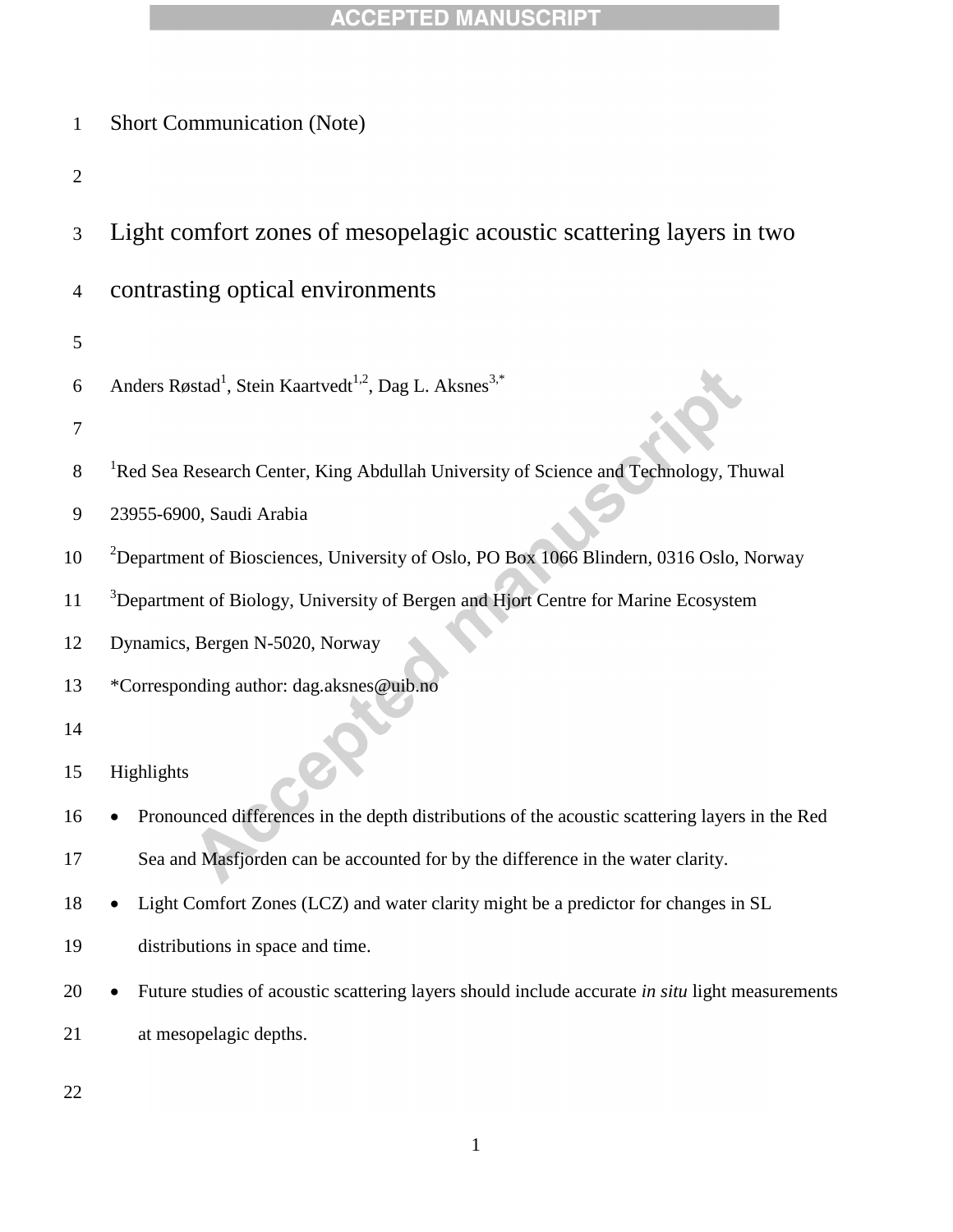# ABSTRACT

| 24 | We make a comparison of the mesopelagic sound scattering layers (SLs) in two contrasting               |
|----|--------------------------------------------------------------------------------------------------------|
| 25 | optical environments; the clear Red Sea and in murkier coastal waters of Norway (Masfjorden).          |
| 26 | The depth distributions of the SL in Masfjorden are shallower and narrower than those of the Red       |
| 27 | Sea. This difference in depth distribution is consistent with the hypothesis that the organisms of     |
| 28 | the SL distribute according to similar light comfort zones (LCZ) in the two environments. Our          |
| 29 | study suggest that surface and underwater light measurements ranging more than10 orders of             |
| 30 | magnitude is required to assess the controlling effects of light on SL structure and dynamics.         |
| 31 |                                                                                                        |
| 32 | Keywords: Mesopelagic, Scattering layers, Vertical migration, Light                                    |
| 33 |                                                                                                        |
| 34 | 1. Introduction                                                                                        |
| 35 | Mesopelagic sound scattering layers (SLs), also called deep scattering layers, are ubiquitous          |
| 36 | features of the oceans. SLs have received increased attention in recent years as they might            |
| 37 | contain much higher biomass of mesopelagic fishes than previously assumed (Kaartvedt et al.,           |
| 38 | 2012; Irigoien et al., 2014). Since the first observations of SLs in the late 1940s (see references in |
| 39 | Fornshell and Tesei, 2013) it has been known that their characteristic diel vertical migrations        |
| 40 | (DVM) are related to variations in the surface light. A common interpretation is that organisms        |
| 41 | of the SL feed in the epipelagic at night and descend to mesopelagic depths to hide at daytime.        |
| 42 | The daytime depth position, however, and consequently the vertical range of these migrations,          |
| 43 | varies widely between locations. Bottom depth is one obvious constraint for the daytime depth          |
| 44 | and its associated migration amplitude, but also hypoxia (Bianchi et al., 2013), temperature, and      |
| 45 | density (Cade and Benoit-Bird, 2015) have been associated with SL distributions. Several               |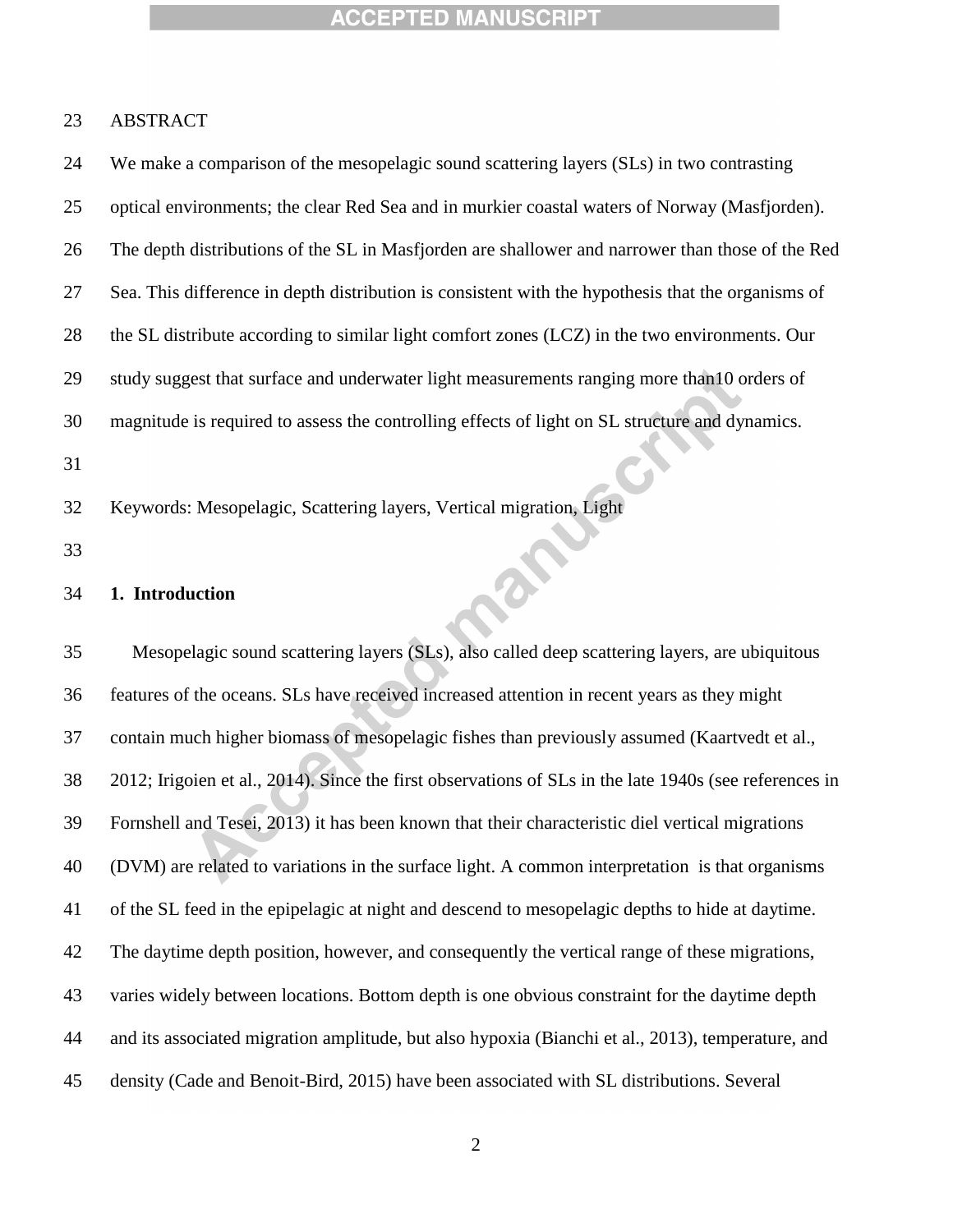previous studies also suggest that the SL organisms might have preference for a range of light intensities that typically span some orders of magnitude (Roe, 1983; Staby and Aksnes, 2011; Prihartato et al., 2015). Here, we elaborate this idea and present the first evidence that this might

apply to the observed SLs in two very different optical environments

#### **2. Theory and expectations**

 Organisms that have the ability to actively avoid too strong and too low light intensities can be said to occupy a light comfort zone, LCZ (Dupont et al., 2009). This differs somewhat from the isolume concept where organisms are assumed to be attracted by a specific light intensity (Cohen and Forward, 2009). It might be speculated that the ultimate mechanism giving rise to a LCZ, e.g. for mesopelagic fishes, represents the evolutionary solution to the trade-off conflict between visual foraging opportunities and predation mortality (Clark and Levy, 1988; Rosland and Giske, 1994; Giske et al., 2013). Nevertheless and regardless of the ultimate cause, if SL organisms do distribute according to a LCZ, two simple testable predictions emerge (Fig 1): A murky water column (i.e. high light attenuation) is expected to have a shallower, and also narrower, SL depth distribution than a clear water column. Here, we test these expectations by comparing the SLs during a day in the clear Red Sea (clear water) with that of a murkier Norwegian coastal location, Masfjorden.

#### **3. Methods**

*3.1. Study locations*

 The DVM patterns of the organisms constituting the SLs of Masfjorden are dynamic and change throughout the year in concordance with seasonal changes in light conditions and possibly the distribution of prey (Staby et al., 2011; Dypvik et al., 2012a; Prihartato et al., 2015). Temperature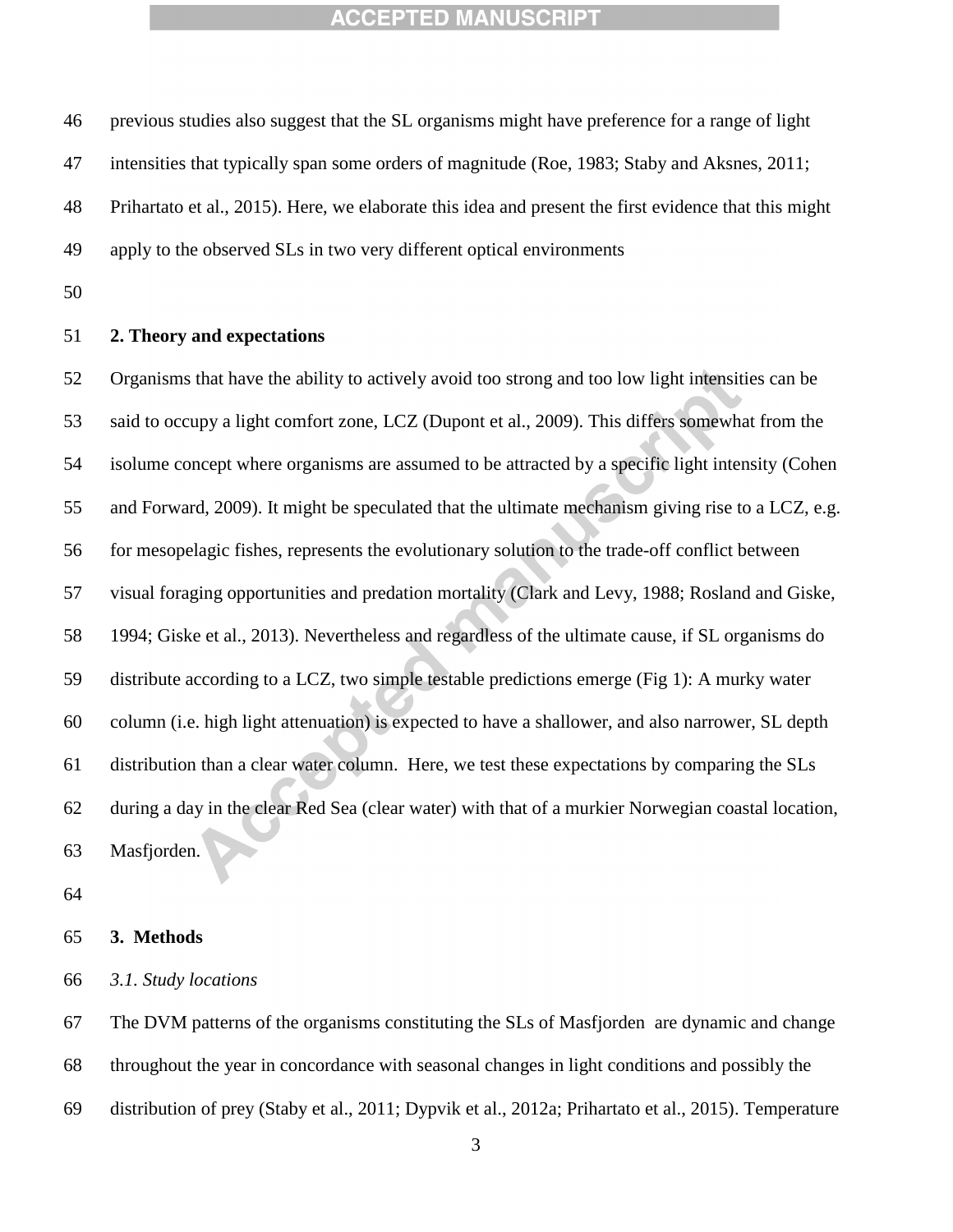| 70 | varies in upper waters, but is basically stable below 100 m $(-7.5-8)$ c) throughout the year. High           |
|----|---------------------------------------------------------------------------------------------------------------|
| 71 | latitudes are characterized by dusk summer nights with light intensities that can be higher than              |
| 72 | the ambient day-time light of the SLs.                                                                        |
| 73 | In contrast to Masfjorden, DVM patterns of the SLs in the Red Sea appear more or less                         |
| 74 | invariant throughout the year (cf. also Klevjer et al., 2012; Dypvik and Kaartvedt, 2013). This is            |
| 75 | not surprising given the relatively small seasonal variations at this low latitude. Also, the Red Sea         |
| 76 | is unique among the worlds' oceans in having very warm waters at depth $(\sim 21.5 \degree C)$ all the way to |
| 77 | the bottom). Combined with presumably low prey concentrations, high metabolic rates related to                |
| 78 | such warm waters appear to force the entire population of mesopelagic fish to make feeding                    |
| 79 | excursions to upper layers every night (Dypvik and Kaartvedt, 2013).                                          |
| 80 | Here we present acoustic observations from the two locations at dates where light                             |
| 81 | measurements also were available; August 16, 2011 in Masfjorden (60°50'N 5°30'E) and                          |
| 82 | November 15, 2014 in the Red Sea (22°29′N, 39°02′E).                                                          |
| 83 |                                                                                                               |
| 84 | 3.2. Acoustic measurements                                                                                    |

#### *3.2. Acoustic measurements*

 In both locations, moorings with upward looking SIMRAD EK60 echosounders were deployed on the bottom with the transceivers housed in pressure proof containers attached to a SIMRAD 87 38 kHz ES38DD transducer. Bottom depths at these locations were ~370 m in Masfjorden and 88 ~700 m in the Red Sea. In Masfjorden, the system was powered by cable to land, which also transferred digitized data to a computer on shore. The cable was attached to a rope, which secured retrieval of the rig at completion of the study (see Prihartato et al. 2015 for details) The mooring deployed in the Red Sea was autonomous with a PC built into the same pressure proof container as the acoustic transceiver and being powered by batteries in a separate pressure proof container (system provided by METAS AS). The mooring was equipped with syntactic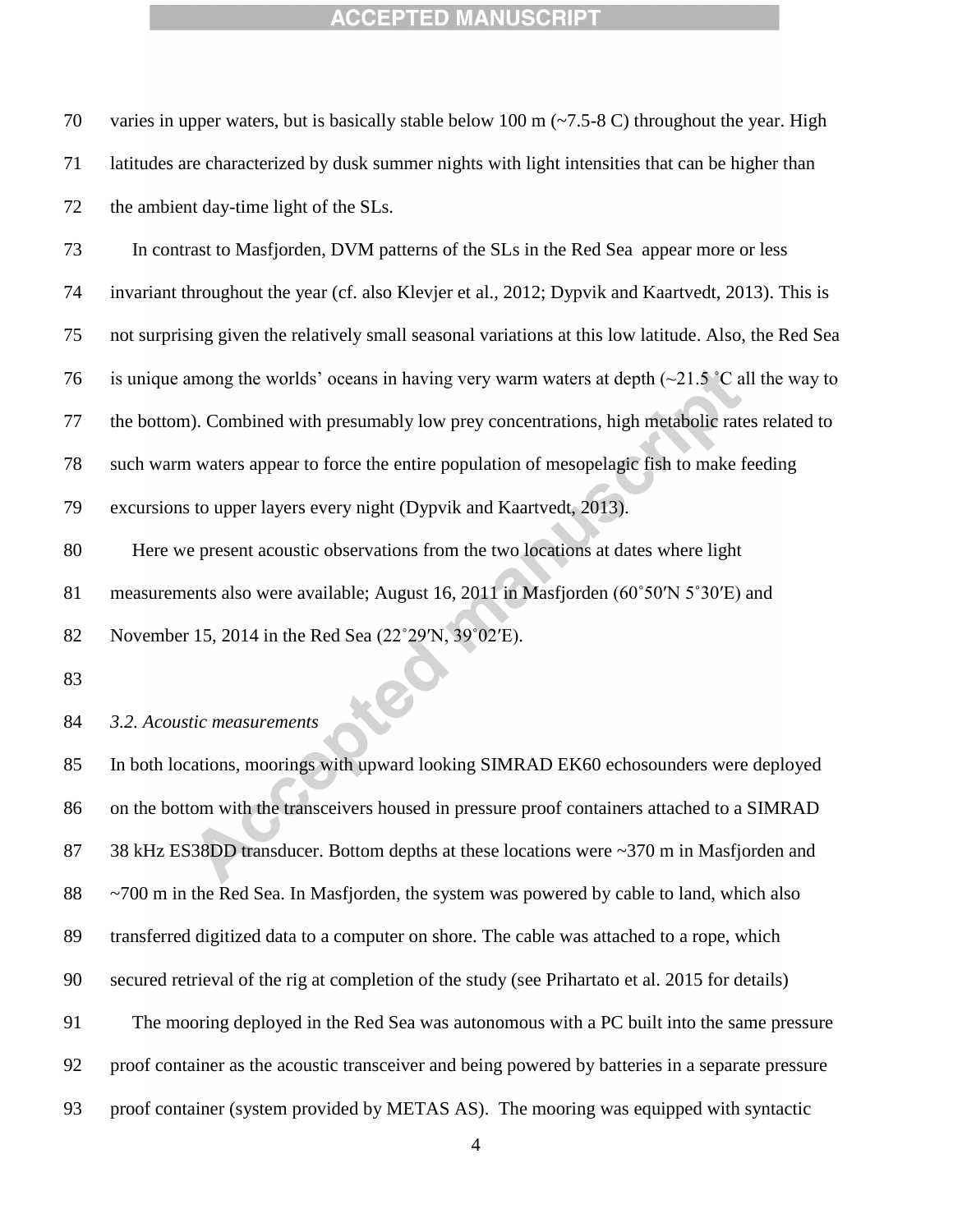foam for flotation and was deployed with a heavy concrete weight. The system was retrieved by help of an acoustic release.

 Echograms were visualized using Matlab. We made standard 24 h echograms as a function of depth, but also as a function of the calculated ambient light (see 3.3). Acoustic values are given 98 as calibrated mean volume backscattering strength,  $S_v$  (dB re 1 m<sup>-1</sup>).

#### *3.3. Light measurements*

 At both locations measurements of underwater downwelling irradiance were obtained by a Trios RAMSES ACC hyperspectral radiometer around mid-day down to depths of 275 m and 90 m for the Red Sea and Masfjorden respectively. These measurements provided spectral resolution, with 3.3 nm bin size, of downwelling irradiance and were used to calculate ambient irradiance and to estimate photon capture rate for a model organism at mid-day (see 3.4). At depths below the deepest irradiance observation, we extrapolated by using attenuation coefficients (for each wavelength bin) that were estimated from depths deeper than 100 and 50 m for the Red Sea and 108 for Masfjorden respectively.

 In Masfjorden, measurements of total irradiance of the PAR band (400 -700 nm) just above the surface were available from a LI-190 quantum sensor (at 15 minutes interval throughout day and night. This sensor had sufficient sensitivity to measure night sky irradiance at this high latitude in August and was, in combination with the estimated attenuation coefficient for PAR, used to calculate underwater total irradiance through day and night in the 400-700 nm band, i.e. without spectral resolution.

115 Similarly, for the Red Sea hourly integrated values of total broadband irradiance  $(W m^{-2})$  were available at a weather station located about 21 km from the location of acoustical registrations. Comparison of this broadband registration with the simultaneous underwater measurement just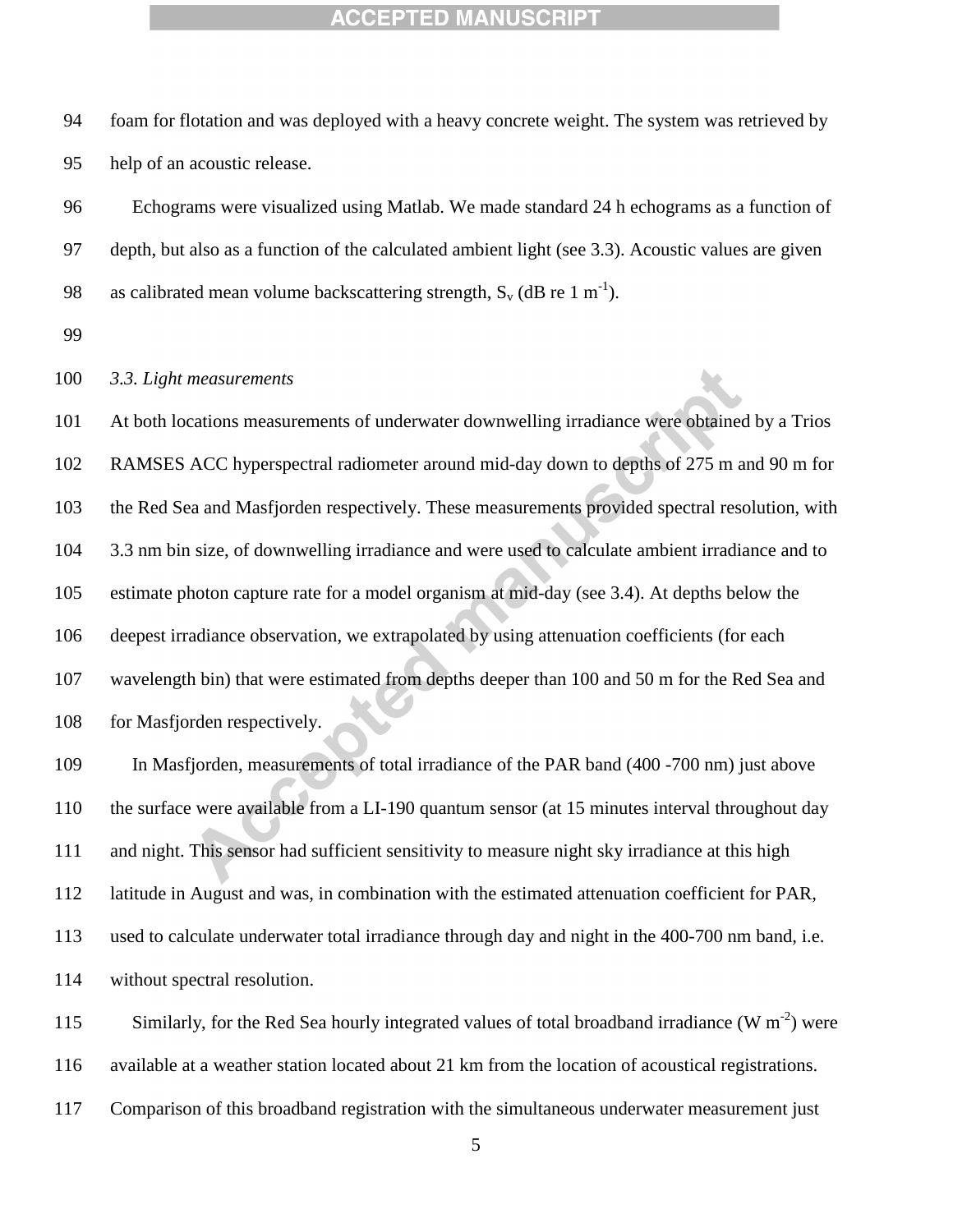118 below the surface of the 400-700 nm band indicated a conversion factor of 1.16  $\mu$ mol quanta s<sup>-1</sup>  $119 \text{ W}$ <sup>-1</sup>, which was used to convert the total broadband irradiance measurements into total irradiance in the 400-700 nm band. Unfortunately, the broadband sensor did not provide reliable measurements of light intensity of the night sky. *3.4. Calculation of total photon capture rate* The brightness perceived by e.g. a fish can be approximated by total photon capture rates. We calculated such rates for different depths at the two locations according to the procedure described in Turner et al. (2009) for vision in lanternfish. This involved calculation of normalised absorbance spectra (according to the 3.3 nm resolution of the hyperspectral radiometer used for underwater light measurements) by the equations of Govardovskii et al. (2000, eq. 1-2). These were converted into absolute spectral absorbance, by taking specific absorbance of rhodopsin

130  $(0.013 \text{ µm}^{-1})$  and photoreceptor outer-segment  $(50 \text{ µm})$  into account (see Turner et al., 2009).

These data were then recalculated as spectral absorptance (eq. 6 in Turner et al., 2009), which

was multiplied by the estimated retinal irradiance (eq. 5 in Turner et al., 2009) to give an estimate

of the spectral photon capture rate at selected depths (see Table 1) at the two locations. Total

photon capture rate was obtained by summing over the entire spectrum. We assumed a peak

sensitivity of rod visual pigments of 487 nm which corresponds to an average of Mycthophidae

listed in Douglas and Partridge (1997). This sensitivity was varied on the range 480 to 500 nm,

 but provided relatively small changes (less than 10%) in calculated photon capture for all depths at the two locations.

#### **4. Results**

*4.1. Light penetration*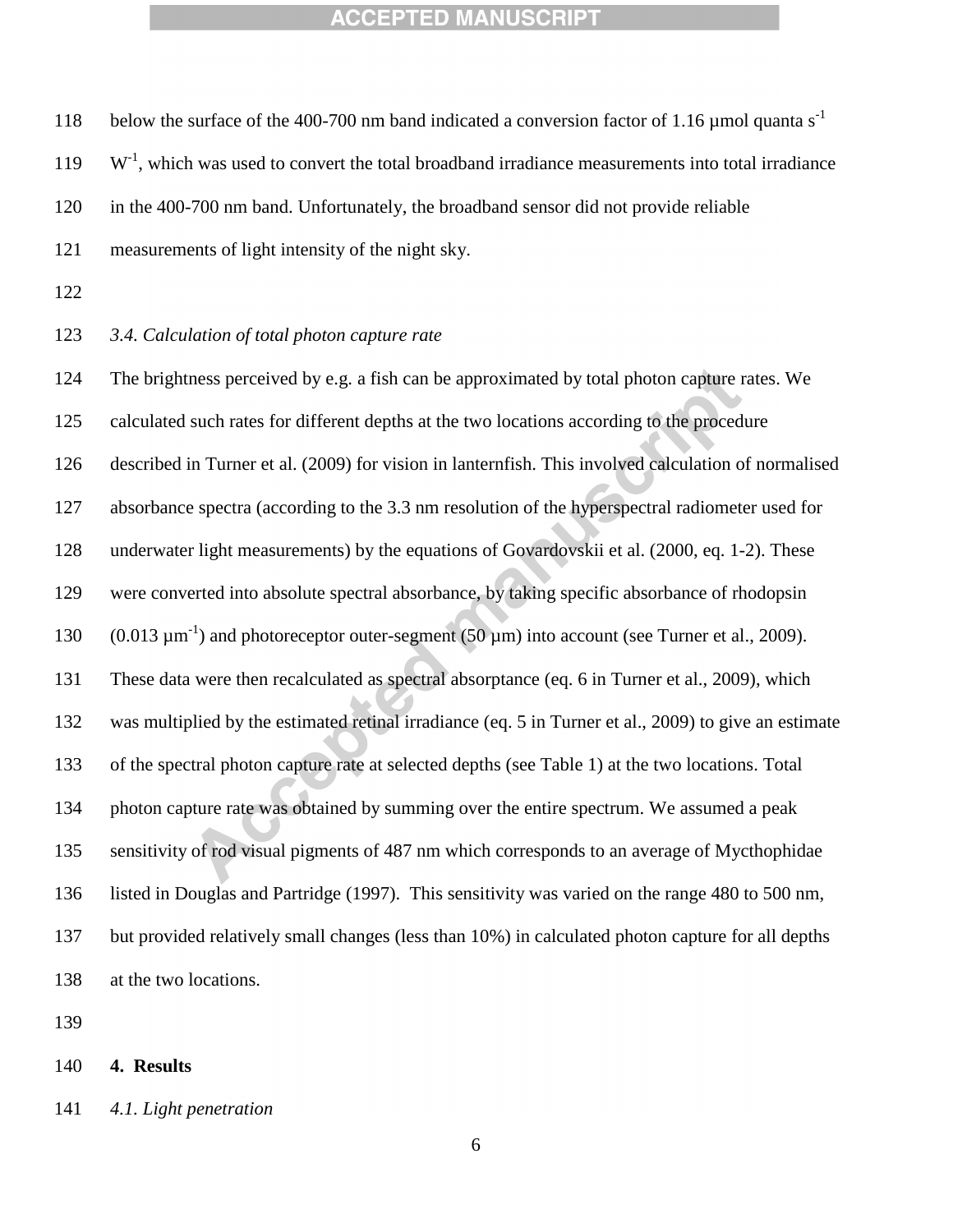| 142 | The light penetration of the Red Sea and Masfjorden is illustrated in Fig. 2 for the $470 - 500$ nm               |
|-----|-------------------------------------------------------------------------------------------------------------------|
| 143 | band, which is relevant for deep see fish (Douglas et al., 1998). For the Red Sea the regression                  |
| 144 | estimates of $K_{470-500}$ were 0.0534 ± 0.0008 and 0.0366 ± 0.0014 m <sup>-1</sup> shallower and deeper than     |
| 145 | 100 m respectively. For Masfjorden the estimates were $0.1920 \pm 0.0057$ , $0.0924 \pm 0.0034$ , and             |
| 146 | $0.0596 \pm 0.0011$ m <sup>-1</sup> for 0-25, 25-50, and below 50 m respectively (uncertainties are the estimated |
| 147 | 95% c.i.). Thus, the light attenuation coefficients for the deepest layer were 61% higher in                      |
| 148 | Masfjorden than in the Red Sea. Extrapolation indicates that the light penetrations at the bottom                 |
| 149 | depths were similar, with a fraction of around $10^{-12}$ of the surface light, at the two locations.             |
| 150 | Thus, despite a shallower bottom depth, the water column of Masfjorden appears to offer a                         |
| 151 | similar range of light intensities to the mesopelagic organisms as the Red Sea location.                          |
| 152 |                                                                                                                   |
| 153 | 4.2. Acoustic registrations                                                                                       |
| 154 | The upper 100 m of the Red Sea had relatively strong acoustic scatter in daytime as well as in                    |
|     |                                                                                                                   |

 nighttime (Fig. 3A). Below this surface layer, we categorized the mesopelagic acoustic scatters into three layers (Fig. 4A and Table 1). Layer 1 is located around 200 m depth at mid-day and had a characteristic diel migration pattern (Fig. 3A). Below this layer there is a prominent acoustic void that spans from 200 to about 320 m at mid-day. Layers 2 and 3 are distributed between 320 – 480 m and 480 – 680 m depth respectively (Fig. 4A and Table 1). The depth locations of the three layers change slightly throughout the day, becoming progressively deeper until mid-day and shallower afterwards (Fig. 3A). In the afternoon the SL ascends rapidly into the upper 100-200 m, remaining in upper waters throughout the night and descending rapidly next morning. Only very few individual targets remained in the mesopelagic zone at night (layer 4 in Fig. 3A).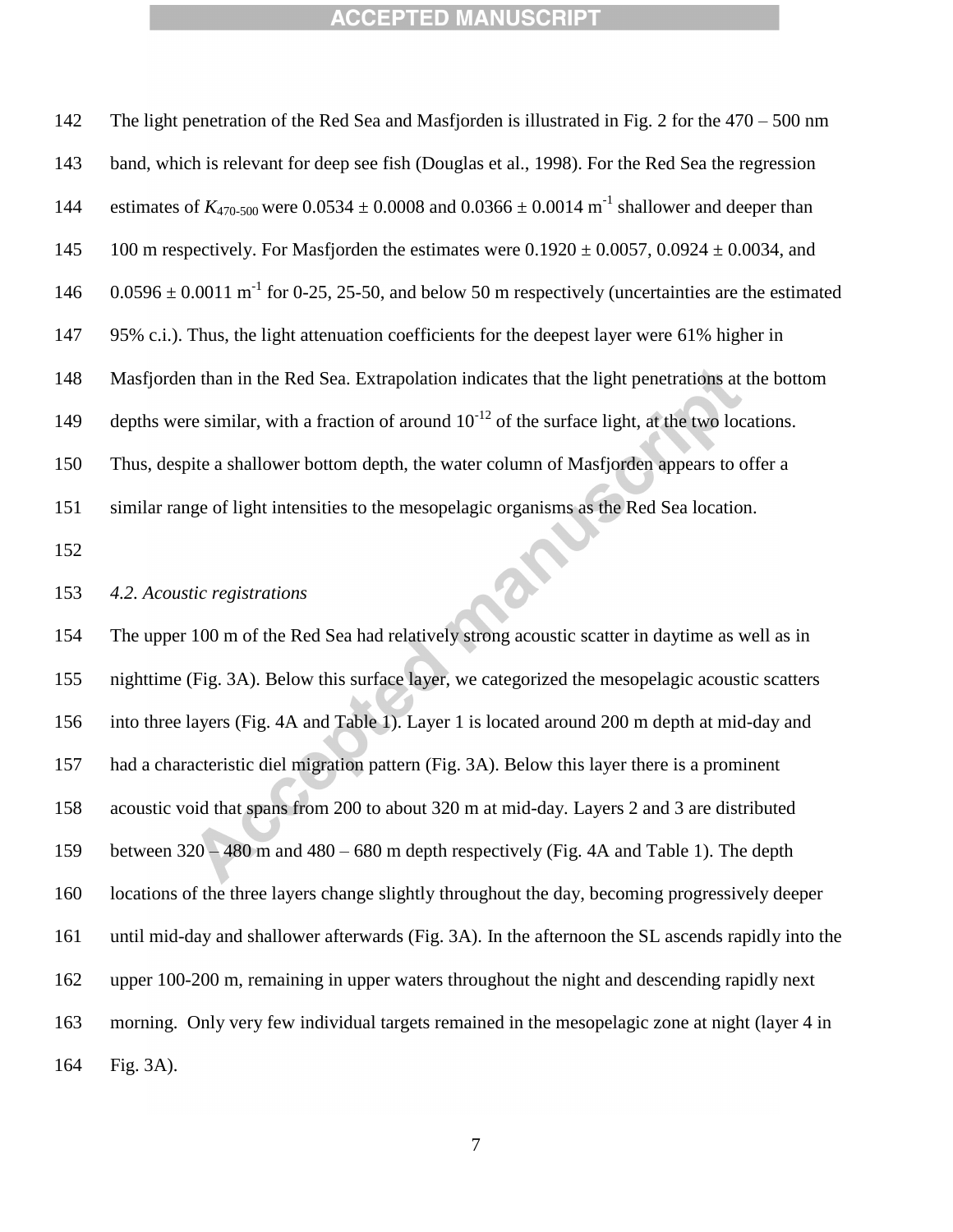In Masfjorden the shallowest layer 1 is seen around 80 – 120 m depth at mid-day (Fig 3A, 4B). The acoustic void extended from 120 to 170 m depth and layer 2 where located between 170 – 250 m. Nighttime depths were in the upper 25 m. A weaker layer 3, also migrating, occupied the depth interval 250 – 380 m at mid-day, thereafter becoming progressively shallower until ascending more rapidly to near-surface waters in the afternoon (Fig. 3B). Targets below 300 m mostly remained at depth day and night (layer 4 in Fig. 3B).

*4.3. SL distribution in relation to variation in the surface light intensity*

 In the lower panel of Fig. 3, we have replaced the depth axis with the total ambient irradiance as calculated from the observed variations in surface PAR (see 3.3). While the SLs were more shallowly distributed and more vertically compressed in Masfjorden, the ambient light of the SLs and the acoustic void largely concurred (orders of magnitude) with that in the Red Sea (Table 1). In association with the upward migration in the afternoon it appears as if ambient light of layer 2 and 3 increases two orders of magnitude in both locations (Fig. 3C and D). This might indicate that the layers move upward faster than the reduction in incoming light. At dawn a similar, although less pronounced, pattern is indicated. We note, however, that our calculations of ambient irradiance are inaccurate, particularly during dusk and dawn. We assumed time-invariant light attenuation and surface reflectance coefficients. In nature these coefficients are higher at low sun angles and might therefore account for part of the increase in calculated ambient irradiance during dusk and dawn. Finally, the organisms of the SLs might be sensitive for variations in light at particular wavelengths that are not well reflected by variation in PAR. At night time the combined layers 2 and 3 in Masfjorden occupied depths (upper 100 m, Fig. 187 3B) with ambient light similar to those observed at mid-day i.e. on the range  $10^{-8} - 10^{-4}$  µmol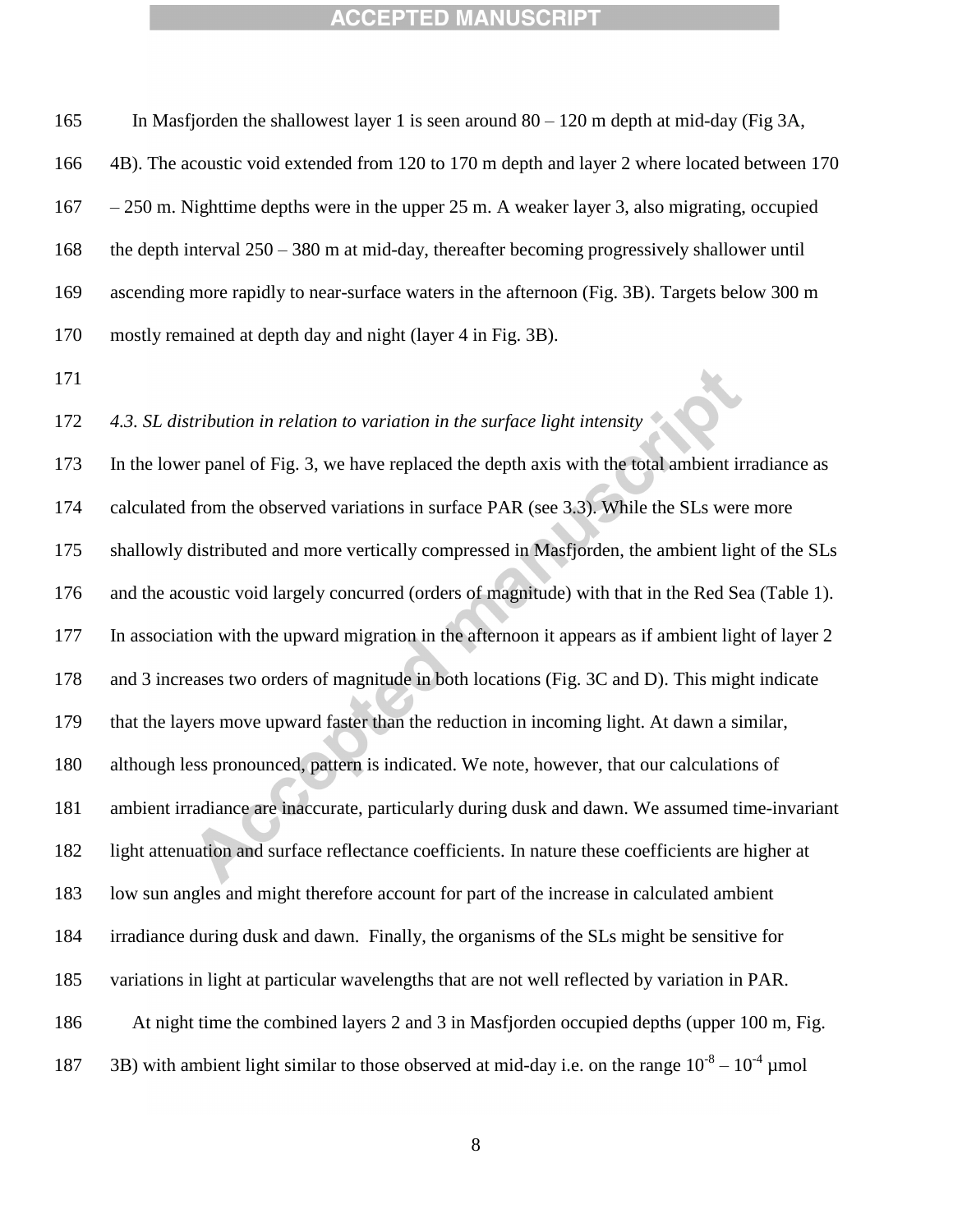188 quanta m<sup>-2</sup> s<sup>-1</sup> and with the strongest acoustic scatter (layer 2) on the range  $10^{-5} - 10^{-4}$  µmol 189 quanta m<sup>-2</sup> s<sup>-1</sup> (Fig. 3D).

 Measurements of night light were not available for the Red Sea (indicated with shaded area in Fig. 3C). The calculated ambient night light of the mesopelagic SL was similar to the daytime 192 range when the surface irradiance was set constant at  $10^{-4}$  µmol quanta m<sup>-2</sup>s<sup>-1</sup> (indicated with shaded area in Fig. 3C). This value is about one order of magnitude lower than the light level of a full moon (Jensen et al., 2001). At November 15 the moon was above the horizon after midnight and was lit about 45%. Soi

*4.4. Modelled photon capture rate*

 The calculated photon capture rates reported in Table 1 indicate the brightness a lantern fish (Myctophidae) perceive at mid-day. As shown by the ratio (last column of Table 1), the estimated photon capture at the SL boundary depths are similar, i.e. within one order of magnitude, in the Red Sea and Masfjorden. Although the wavelength composition was different at the two locations (the Red Sea is "bluer", not shown), the percentage photons captured were similar with ranges of 28 - 30% and 23 - 30% for different depths in the Red Sea and Masfjorden respectively. Consequently, the variation in photon capture reflected largely the variation in the total ambient irradiance as shown in Table 1 and Fig. 4C and D. A visual pigment sensitivity of 487 nm was used for the values reported in Table 1. The exact value of this sensitivity, however, appears not to be critical for the calculations. When this sensitivity was varied between 480 - 500 nm the resulting photon captures varied less than 10% (not shown).

**5. Discussion**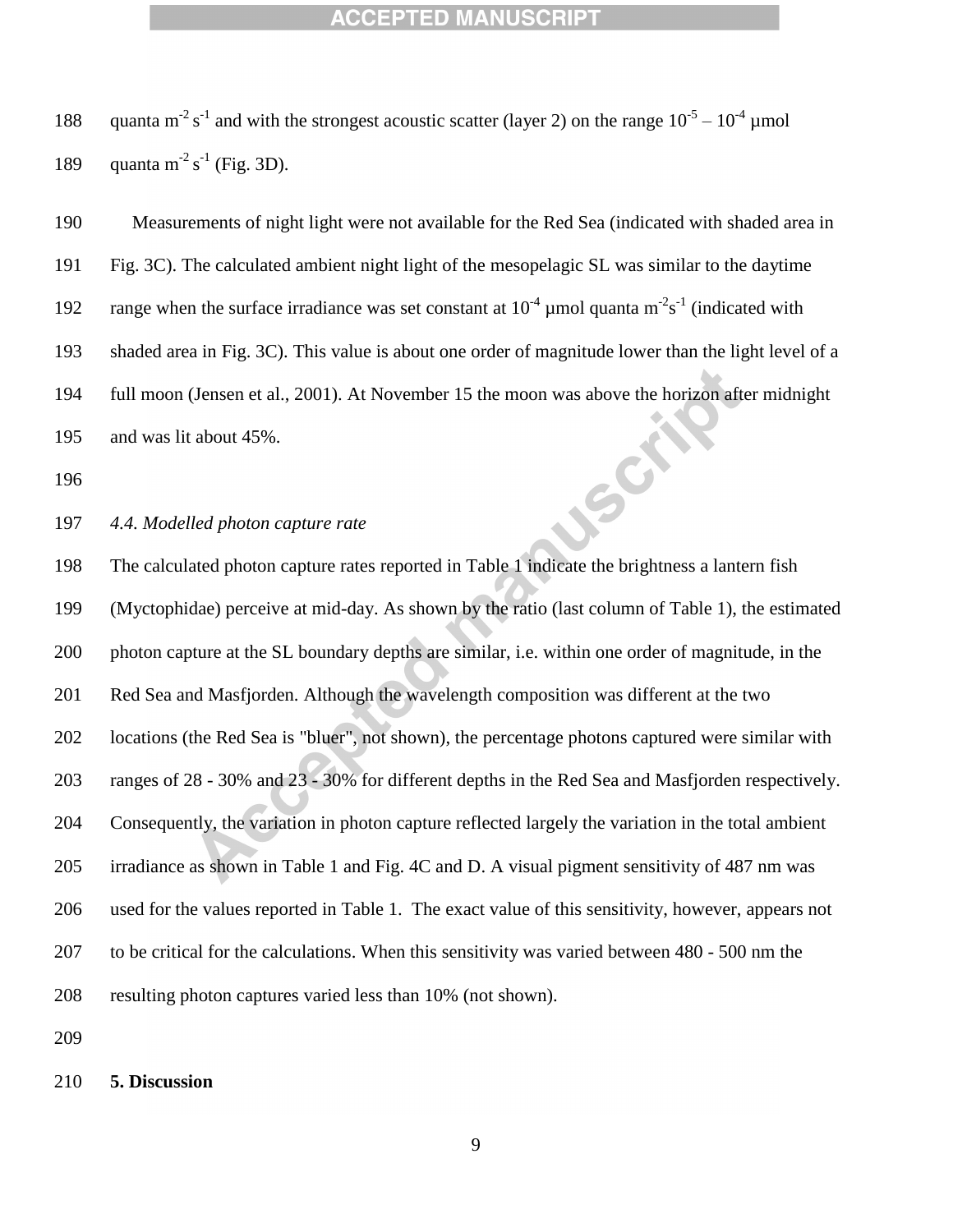The taxonomic compositions of the two systems have not been assessed for the days presented

 here, and we briefly refer to knowledge from previous studies. In the most studied location, Masfjorden, the lanternfish *Benthosema glaciale* is the prevailing acoustic target in layer 3 (Kaartvedt et al., 2009, Dypvik et al., 2012b). The upper layers 1 and 2 are mainly composed of juvenile and adult pearlside *Maruolicus muelleri* respectively (e.g. Giske et al., 1990; Staby et al., 2011). Also in the Red Sea a lanternfish, *Benthosema pterotum*, prevails at depth (layer 3) (Klevjer et al., 2012; Dypvik and Kaartvedt, 2013). Catches in the Red Sea have been very scant; likely due to avoidance (cf. Kaartvedt et al., 2012). Myctophids rapidly accumulate, however, in the light beams of ROVs documenting their presence (Dypvik and Kaartvedt, 2013). Compared to Masfjorden backscatter in the Red Sea is surprisingly strong, yet how this translates to numerical abundance and biomass is unsettled as individual target strength (and the contribution of possible resonance which may enhance the backscatter) remains to be established. 

#### *5.1. Evidence of similar light comfort zones at the two locations*

 Given the physical and biological differences between the two systems it is striking that the calculated ambient irradiances of the acoustic layers, and also the estimated photon capture rates, were not that different (Table 1). The two LCZ predictions (Fig. 1) are: The murkier Masfjorden should have shallower, and also narrower, SL layers than the clear Red Sea. Quantitatively, this 229 prediction can be expressed  $H \propto K^1$  where  $H(m)$  is either the depth of the SL or the vertical extension of the layer (Dupont and Aksnes, 2013). The reciprocal of the deepest *K*470-500 (Fig. 2) were 27.3 and 16.7 m for the Red Sea and Masfjorden respectively. This provides the LCZ expectation that the SL of Masfjorden should be about 60% shallower, but also narrower, than the SL of the Red Sea. The depth localization and thickness of the layers (Table 1) appear consistent with this expectation. It is furthermore of interest that the thickness of the daytime "dead zone"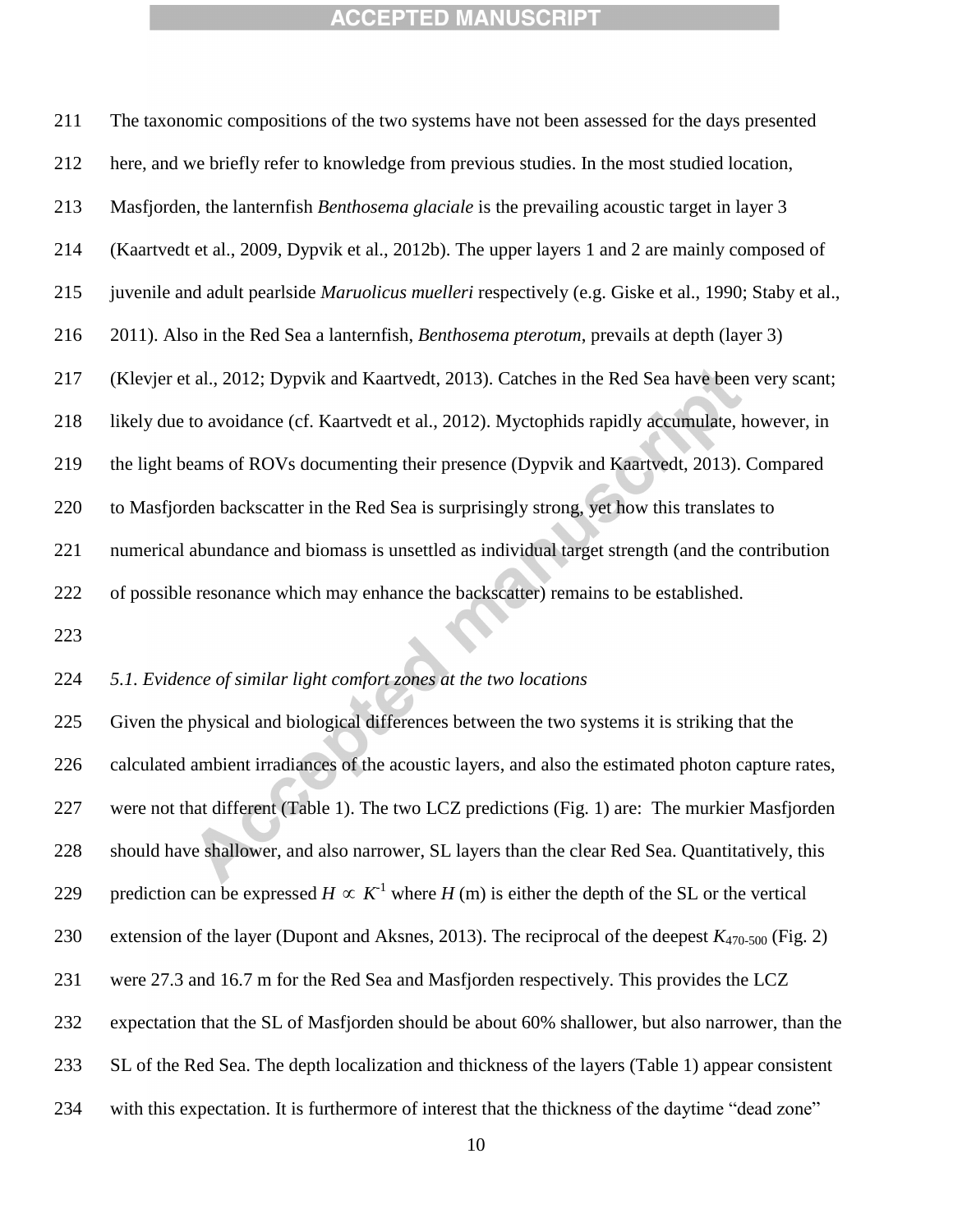that was observed, i.e. the acoustic void between layer 1 and 2, is also shallower and narrower in Masfjorden than in the Red Sea (Fig. 4 and Table 1).

 The LCZ also implies that the daily SL variations within the two systems should disappear if the sound scatters are plotted as a function of their ambient light instead of depth. During periods around dusk and dawn, however, our results suggest that the ambient light of the organisms of the SL increases markedly in both locations (Fig. 3C and D), which is not consistent with the LCZ expectation. It has previously been speculated that such increased light exposure is governed by higher predation risk taking by the SL organisms in order to increase own visual food intake in a surface layer that is rich in prey organisms (e.g. Staby and Aksnes, 2011). As noted above, however, the apparent increase in light exposure might, at least in part, be due to inaccurate specification of underwater irradiance at low sun angles. The results from Masfjorden indicate that the SL organisms expose themselves to similar light intensities (Fig. 3D) day and night, i.e. the LCZ is the same. Whether this also applies for the Red Sea and elsewhere needs to be addressed in future studies that measure spectral night light that allows the assessment of photon capture rates.

#### *5.2. Recommendations for future studies*

 The results reported here are based on a one day comparison. Future studies based on more extensive data set, including seasonality as well as larger spatial coverage, are needed for a general evaluation of LCZ behavior. Our study suggests that such studies require measurements of irradiance levels that are much lower than commonly measured in biological oceanography. Changes in irradiance at levels which are ten orders of magnitude lower than daylight, appear significant to the organisms of the deepest SL. Night is often equated with dark in ecological studies. As shown for Masfjorden, however, night light might provide the SL organisms with the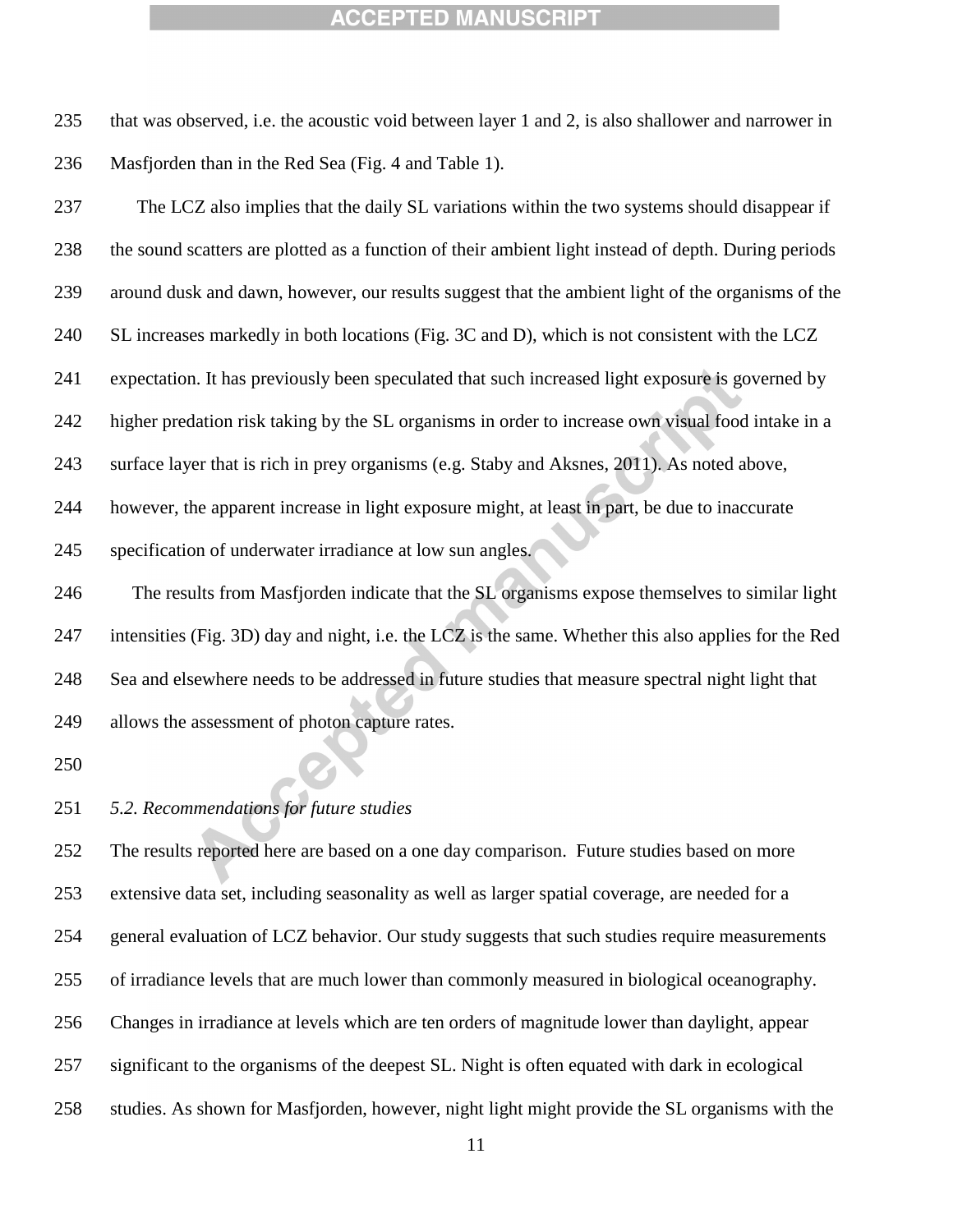| 259 | same ambient light they experience at daytime. Thus accurate characterization of variations in      |
|-----|-----------------------------------------------------------------------------------------------------|
| 260 | night light, including spectral resolution enabling photon capture calculation, is needed to fully  |
| 261 | characterize and understand the light governed behavior of mesopelagic organisms. Furthermore,      |
| 262 | future studies should avoid the inaccuracies invoked in calculating underwater light from           |
| 263 | measurements made in air, and rather strive to make continuous underwater measurements              |
| 264 | ideally at the depths of the SL organisms. According to our results this requires sensors detecting |
| 265 | light intensities as low as $10^7$ photons m <sup>-2</sup> s <sup>-1</sup> .                        |
| 266 |                                                                                                     |
| 267 | <b>Acknowledgements</b>                                                                             |
| 268 | We would like to thank the Institute of Marine Research (IMR) for providing facilities for the      |
| 269 | acoustic observations at Solheim in Masfjorden. Furthermore, we thank three anonymous               |
| 270 | reviewers for valuable suggestions that improved our study. This study was funded by King           |
| 271 | Abdullah University of Science and Technology, University of Oslo, and University of Bergen.        |
| 272 |                                                                                                     |
| 273 | <b>References</b>                                                                                   |
| 274 | Bianchi D, Galbraith ED, Carozza DA, Mislan KAS, Stock CA (2013) Intensification of open-           |

| 275 |  |  | ocean oxygen depletion by vertically migrating animals. Nature Geosci 6:545-548 |
|-----|--|--|---------------------------------------------------------------------------------|
|-----|--|--|---------------------------------------------------------------------------------|

- Cade, D. E., and Benoit-Bird, K. J. 2015. Depths, migration rates and environmental associations
- of acoustic scattering layers in the Gulf of California. Deep Sea Research Part I:
- Oceanographic Research Papers, 102: 78-89.
- Clark CW, Levy DA (1988) Diel Vertical Migrations by Juvenile Sockeye Salmon and the
- Antipredation Window. Am Nat 131:271-290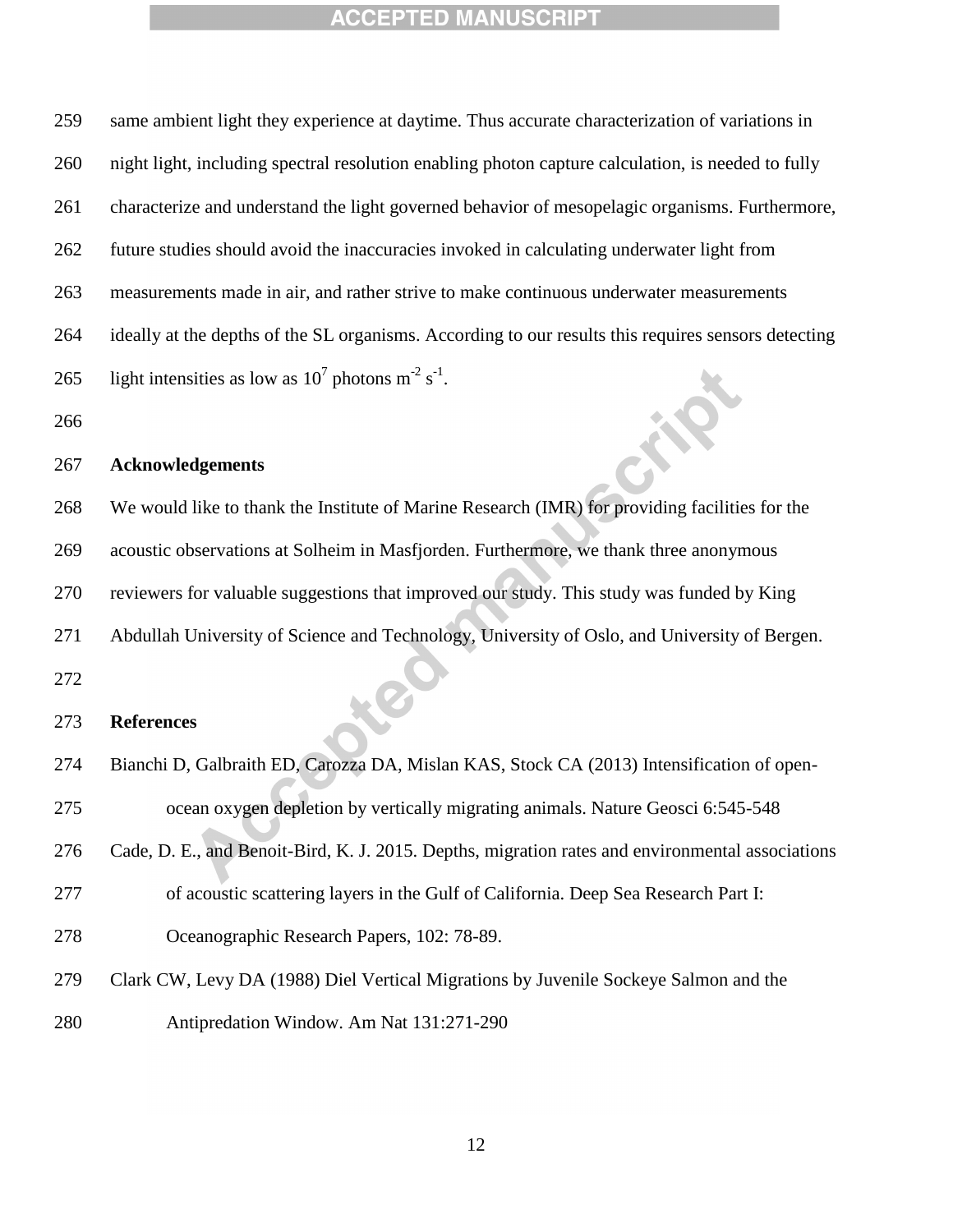|  | 281 Cohen JH, Forward RB, (2009) Zooplankton diel vertical migration – a review of proximate |  |  |  |
|--|----------------------------------------------------------------------------------------------|--|--|--|
|  |                                                                                              |  |  |  |

- control. In: Gibson RN, Atkinson RJA, Gordon JDM (eds) Oceanography and Marine Biology: An Annual Review, Vol 47, p 77-109
- Douglas RH, Partridge JC (1997) On the visual pigments of deep-sea fish. Journal of Fish

Biology 50: 68-85

Douglas RH, Partridge JC, Marshall NJ (1998) The eyes of deep-sea fish I: Lens pigmentation,

tapeta and visual pigments. Progress in Retinal and Eye Research 17:597-636

Dupont N, Aksnes DL (2013) Centennial changes in water clarity of the Baltic Sea and the North

Sea. Estuarine Coastal and Shelf Science 131:282-289

- Dupont N, Klevjer TA, Kaartvedt S, Aksnes DL (2009) Diel vertical migration of the deep-water
- jellyfish *Periphylla periphylla* simulated as individual responses to absolute light

intensity. Limnology and Oceanography 54:1765-1775

Dypvik E, Kaartvedt S (2013) Vertical migration and diel feeding periodicity of the skinnycheek

- lanternfish (*Benthosema pterotum*) in the Red Sea. Deep-Sea Research Part I-
- Oceanographic Research Papers 72:9-16
- Dypvik E, Klevjer TA, Kaartvedt S (2012a) Inverse vertical migration and feeding in glacier lanternfish (*Benthosema glaciale*). Marine Biology 159:443-453
- Dypvik E, Rostad A, Kaartvedt S (2012b) Seasonal variations in vertical migration of glacier lanternfish, *Benthosema glaciale*. Marine Biology 159:1673-1683
- Fornshell JA, Tesei A (2013) The Development of SONAR as a Tool in Marine Biological
- Research in the Twentieth Century. International Journal of Oceanography 2013:9
- Giske J, Aksnes DL, Balino BM, Kaartvedt S, Lie U, Nordeide JT, Salvanes AGV, Wakili SM,
- Aadnesen A (1990) Vertical-Distribution and Trophic Interactions of Zooplankton and
- Fish in Masfjorden, Norway. Sarsia 75:65-81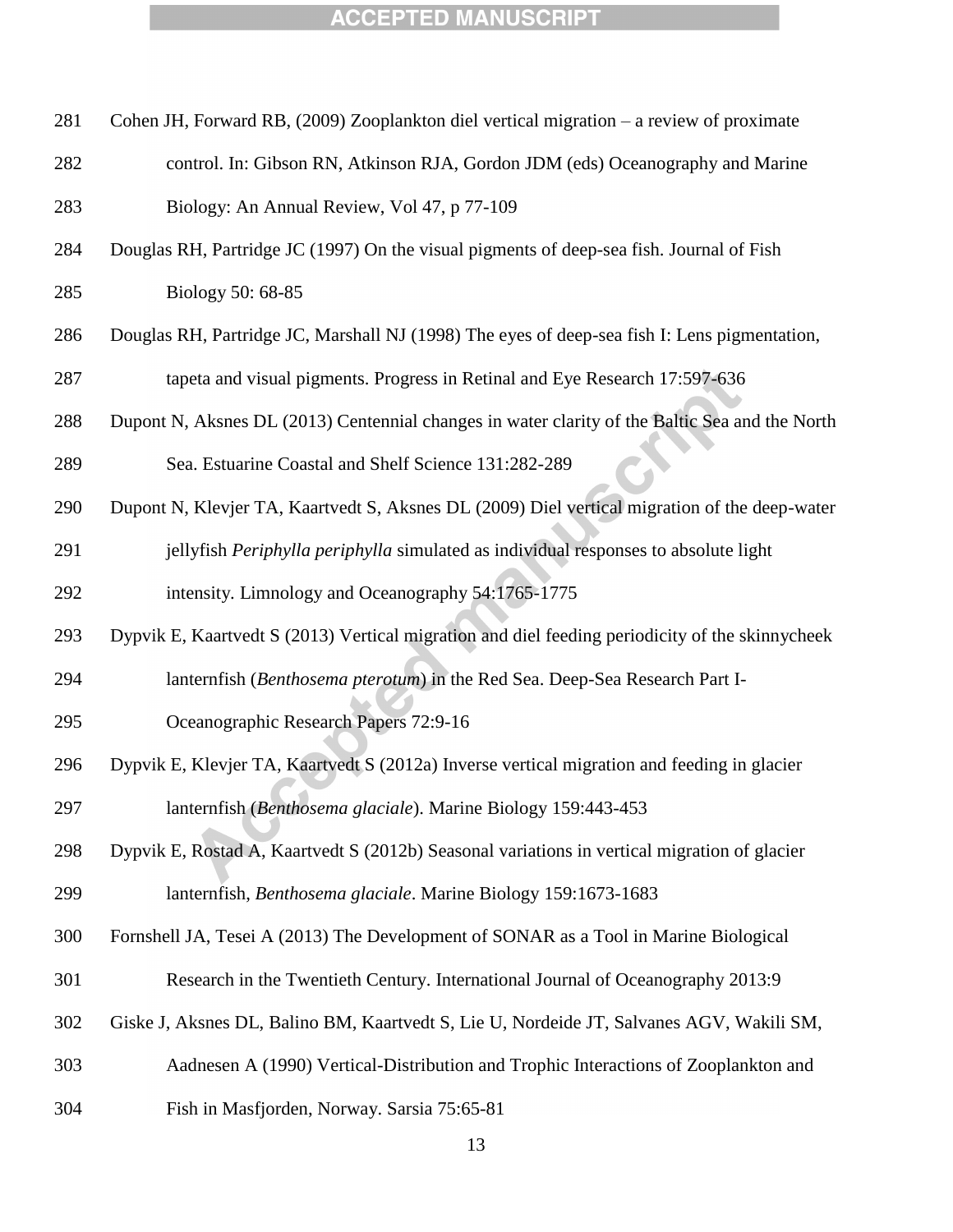| 305 | Giske J., Eliassen S, Fiksen O, Jakobsen, PJ, Aksnes DL, Jorgensen C, Mangel M (2013) Effects       |
|-----|-----------------------------------------------------------------------------------------------------|
| 306 | of the Emotion System on Adaptive Behavior. American Naturalist 182: 689-703.                       |
| 307 | Govardovskii, VI, Fyhrquist N, Reuter T, Kuzmin DG, Donner K (2000) In search of the visual         |
| 308 | pigment template. Visual Neuroscience 17: 509-528                                                   |
| 309 | Irigoien X, Klevjer TA, Røstad A, Martinez U, Boyra G, Acuña JL, Bode A, Echevarria F,              |
| 310 | Gonzalez-Gordillo JI, Hernandez-Leon S, Agusti S, Aksnes DL, Duarte CM, Kaartvedt S                 |
| 311 | (2014) Large mesopelagic fishes biomass and trophic efficiency in the open ocean. Nat               |
| 312 | Communication 5:3271, DOI: 10.1038/ncomms4271                                                       |
| 313 | Jensen HW, Durand F, Dorsey J, Stark MM, Shirley P, Premoze S (2001) A physically-based             |
| 314 | night sky model. Proceedings of the 28th annual conference on Computer graphics and                 |
| 315 | interactive techniques. ACM, p 399-408                                                              |
| 316 | Kaartvedt S, Rostad A, Klevjer TA, Staby A (2009) Use of bottom-mounted echo sounders in            |
| 317 | exploring behavior of mesopelagic fishes. Mar Ecol Prog Ser 395:109-118                             |
| 318 | Kaartvedt S, Staby A, Aksnes DL (2012) Efficient trawl avoidance by mesopelagic fishes causes       |
| 319 | large underestimation of their biomass. Mar Ecol Prog Ser 456:1-6                                   |
| 320 | Klevjer TA, Torres DJ, Kaartvedt S (2012) Distribution and diel vertical movements of               |
| 321 | mesopelagic scattering layers in the Red Sea. Marine Biology 159:1833-1841                          |
| 322 | Prihartato PK, Aksnes DL, Kaartvedt S (2015) Seasonal patterns in the nocturnal distribution and    |
| 323 | behavior of the mesopelagic fish Maurolicus muelleri at high latitudes. Mar Ecol Prog Ser           |
| 324 | 521:189-200                                                                                         |
| 325 | Roe HSJ (1983) Vertical distributions of euphausiids and fish in relation to light-intensity in the |
| 326 | Northeastern Atlantic. Marine Biology 77:287-298                                                    |
| 327 | Rosland, R., and Giske, J. 1994. A Dynamic Optimization Model of the Diel Vertical-                 |
| 328 | Distribution of a Pelagic Planktivorous Fish. Progress in Oceanography, 34: 1-43.                   |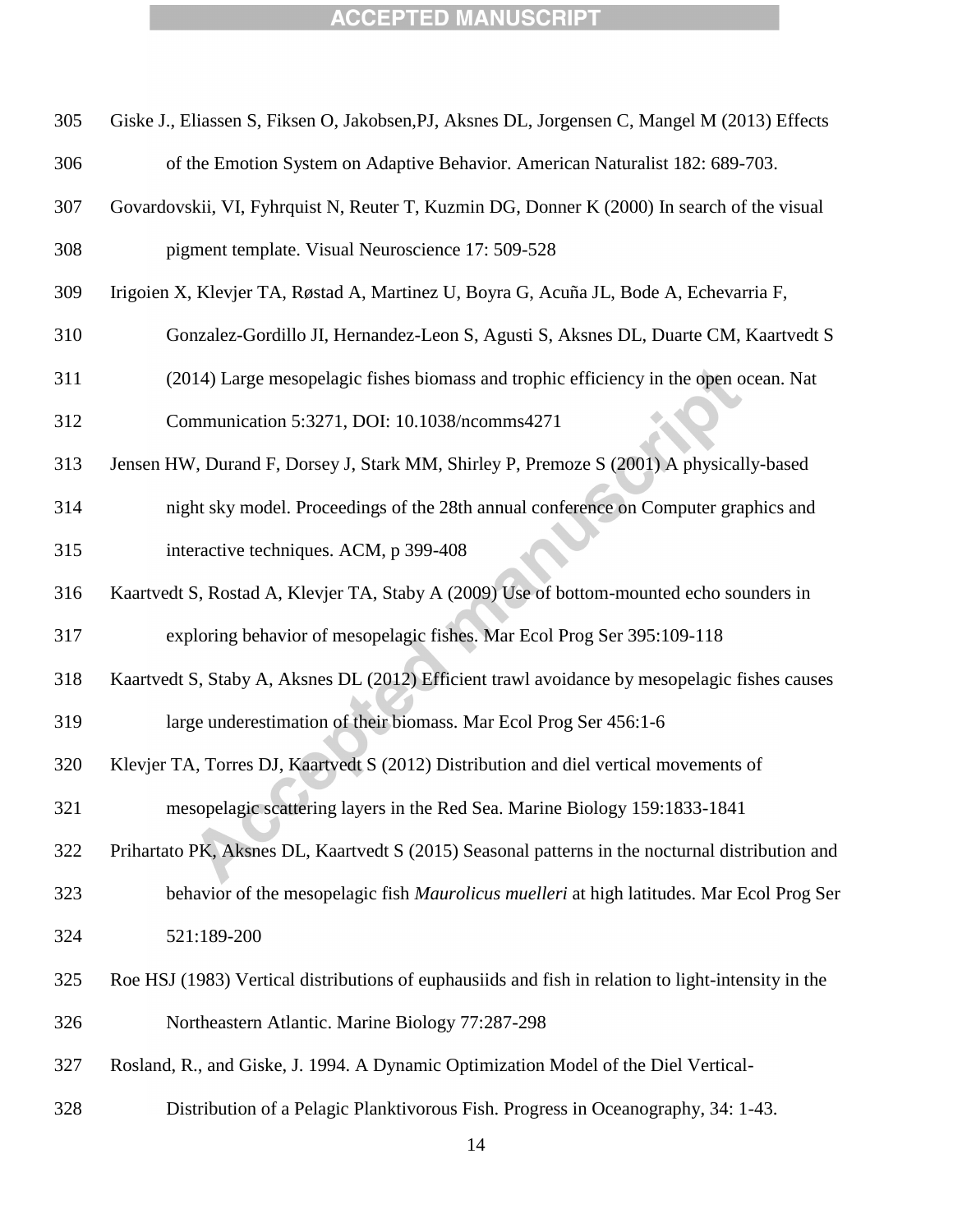- Staby A, Aksnes DL (2011) Follow the light—diurnal and seasonal variations in vertical
- distribution of the mesopelagic fish *Maurolicus muelleri*. Mar Ecol Prog Ser 422:265-273
- Staby A, Rostad A, Kaartvedt S (2011) Long-term acoustical observations of the mesopelagic
- fish *Maurolicus muelleri* reveal novel and varied vertical migration patterns. Mar Ecol
- Prog Ser 441:241-255
- Turner JR, White EM, Collins MA, Partridge JC, Douglas RH (2009) Vision in lanterfish
- (Myctophidae): Adaptations for viewing bioluminescence in the deep-sea. Deep-Sea Research I 56: 1003-1017<br>Research I 56: 1003-1017<br>Research I 56: 1003-1017
-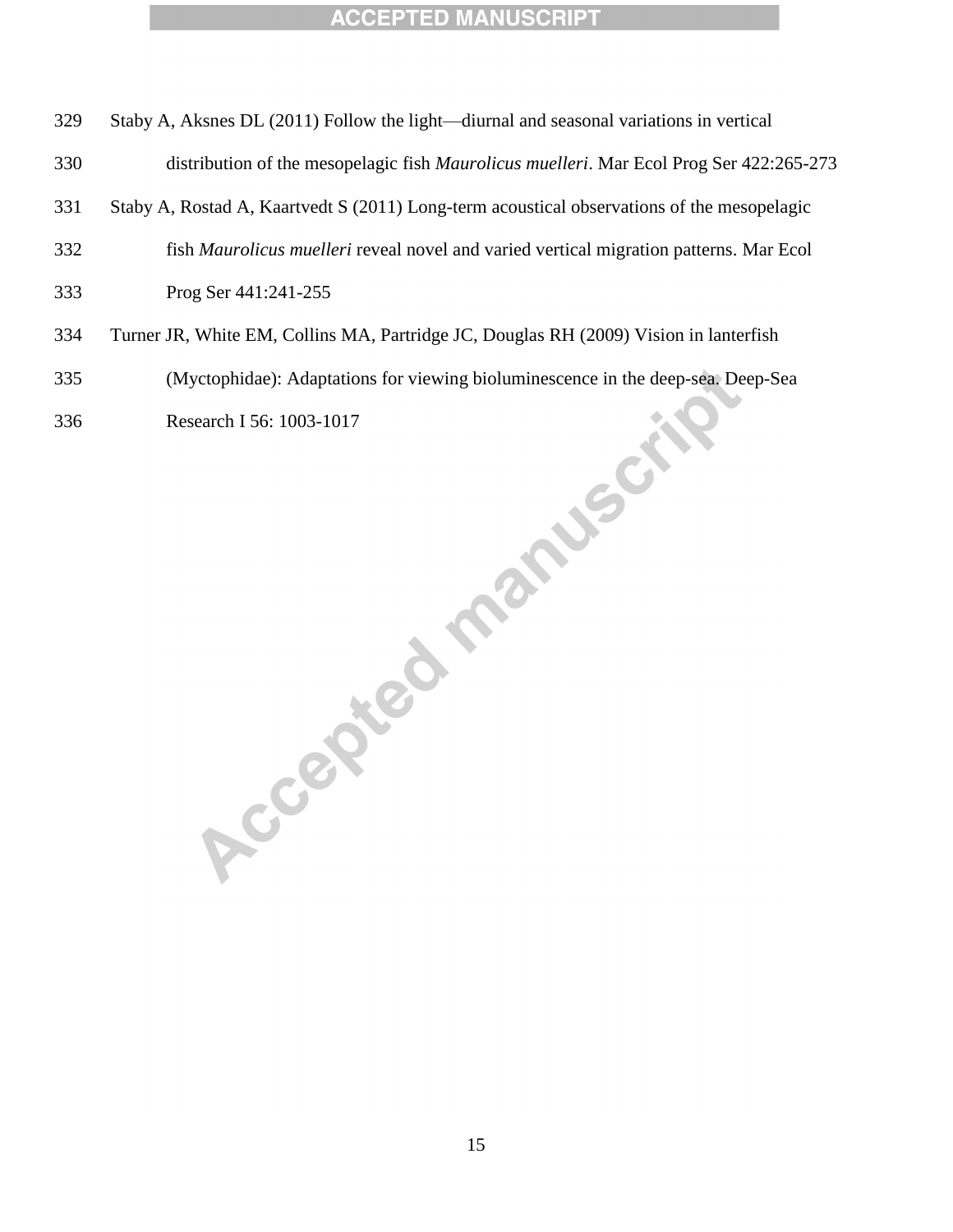337 Table 1. Approximate daytime SL thickness and depth boundaries. Layer refers to the numbers

338 defined in Fig. 3 and 4. Void refers to the depth span between layer 1 and 2 characterized by low

339 acoustic backscatter. The ambient irradiance (total number of photons summed over the

340 spectrum) is given for the depths that correspond to the indicated layer boundaries. Total photon

341 capture is modelled (see 3.4) from the ambient irradiance and vision related parameters set

342 according to a myctophid (Turner et al. 2009). Ratio is the value obtained for the Red Sea divided

343 by that for Masfjorden.

344

| Layer          | Layer thickness |         | Layer boundary |                                     | Ambient irradiance   |                      |                            | Total photon capture rate |                      |              |
|----------------|-----------------|---------|----------------|-------------------------------------|----------------------|----------------------|----------------------------|---------------------------|----------------------|--------------|
|                | (m)<br>(m)      |         |                | (photons $m^{-2}$ s <sup>-1</sup> ) |                      |                      | (photons $m^{-2} s^{-1}$ ) |                           |                      |              |
|                | Red             | Mas-    | Red            | Mas-                                | Red Sea              | Mas-                 | Ratio                      | Red Sea                   | Mas-                 | Ratio        |
|                | Sea             | fjorden | Sea            | fjorden                             |                      | fjorden              |                            |                           | fjorden              |              |
|                |                 |         | 140            | 80                                  | $8.7\times10^{16}$   | $1.5 \times 10^{16}$ | 6                          | $2.4 \times 10^{16}$      | $3.4 \times 10^{15}$ | $\tau$       |
| 1              | 60              | 40      |                |                                     |                      |                      |                            |                           |                      |              |
|                |                 |         | 200            | 120                                 | $6.3 \times 10^{15}$ | $9.2 \times 10^{14}$ | $\overline{7}$             | $1.8 \times 10^{15}$      | $2.4 \times 10^{14}$ | 8            |
| Void           | 120             | 50      |                |                                     |                      |                      |                            |                           |                      |              |
|                |                 |         | 320            | 170                                 | $4.5 \times 10^{13}$ | $3.6 \times 10^{13}$ | $\mathbf{1}$               | $1.3 \times 10^{13}$      | $1.0 \times 10^{13}$ | $\mathbf{1}$ |
| $\overline{2}$ | 160             | 80      |                |                                     |                      |                      |                            |                           |                      |              |
|                |                 |         | 480            | 250                                 | $6.7 \times 10^{10}$ | $2.6 \times 10^{11}$ | 0.3                        | $2.0 \times 10^{10}$      | $7.5 \times 10^{10}$ | 0.3          |
| 3              | 200             | 130     |                |                                     |                      |                      |                            |                           |                      |              |
|                |                 |         | 680            | 380                                 | $2.1\times10^7$      | $1.0\times10^{8}$    | 0.2                        | $6.2 \times 10^{6}$       | $3.0\times10^{7}$    | $0.2\,$      |
|                |                 |         |                |                                     |                      |                      |                            |                           |                      |              |
|                |                 |         |                |                                     |                      |                      |                            |                           |                      |              |
|                |                 |         |                |                                     |                      |                      |                            |                           |                      |              |
|                |                 |         |                |                                     |                      |                      |                            |                           |                      |              |
|                |                 |         |                |                                     |                      |                      |                            |                           |                      |              |
|                |                 |         |                |                                     |                      |                      |                            |                           |                      |              |
|                |                 |         |                |                                     |                      |                      |                            |                           |                      |              |
|                |                 |         |                |                                     |                      |                      |                            |                           |                      |              |
|                |                 |         |                |                                     |                      |                      |                            |                           |                      |              |
|                |                 |         |                |                                     |                      |                      |                            |                           |                      |              |
| Accepted       |                 |         |                |                                     |                      |                      |                            |                           |                      |              |

345

346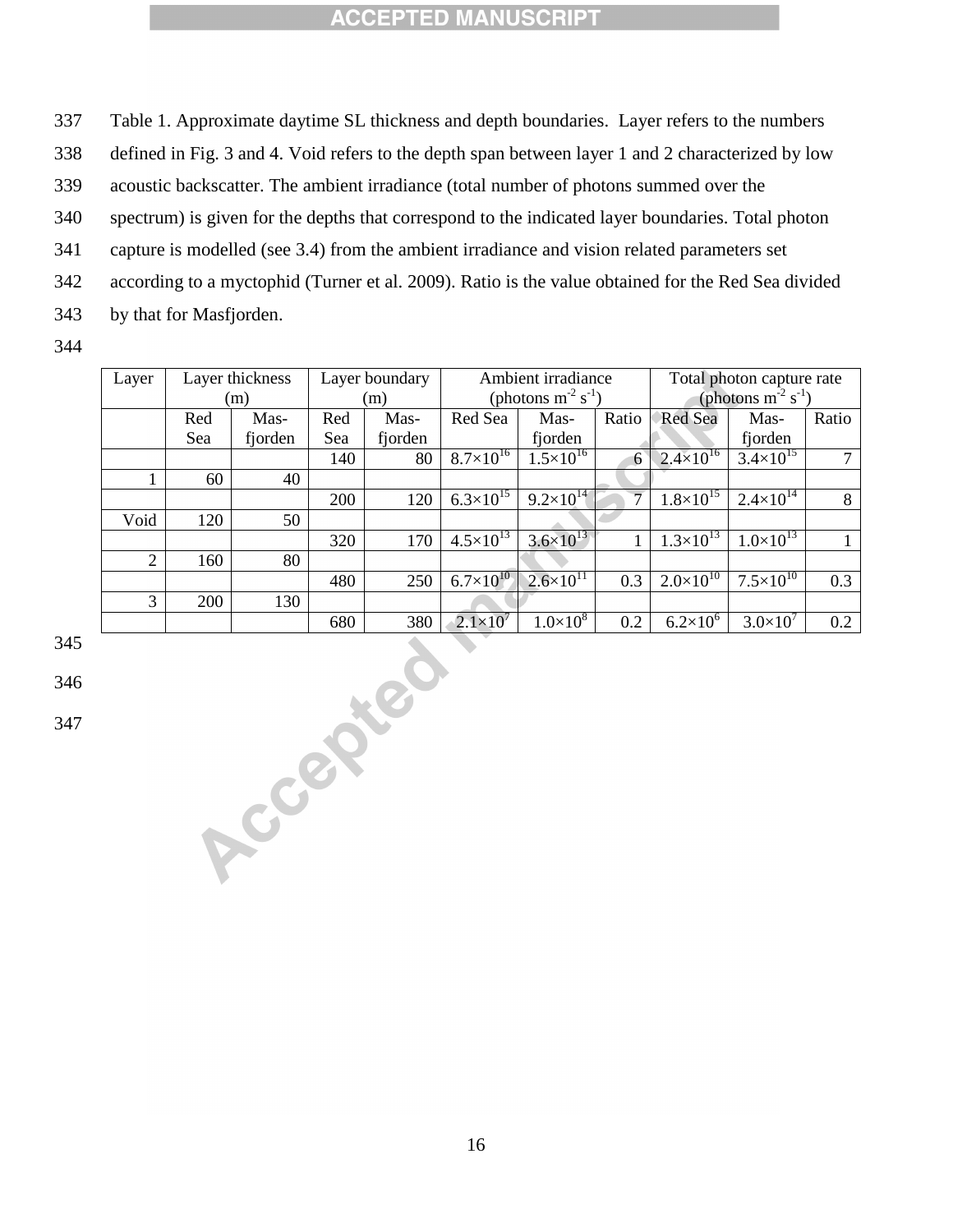| 348 | <b>Figures</b> |
|-----|----------------|
|     |                |

 Fig. 1. Predictions from the LCZ hypothesis. If mesopelagic organisms distribute according to a light comfort zone (LCZ), the depth distribution of the organisms in a murky water column will 351 be shallower and also narrower  $(H_2)$  than that of a clear water column  $(H_1)$ . Both the depth location and the extension of the vertical distribution are proportional to the reciprocal light attenuation coefficient for downwelling irradiance which is given by the slope of the irradiance curve (log-scale). Modified from Dupont and Aksnes (2013). Fig. 2. Light penetration (given as the fraction of the irradiance just below surface) for the wavelength band 470 – 500 nm in the clear Red Sea compared with that of the murkier Masfjorden at the days of acoustic registrations; the Red Sea 15 November 2014 and Masfjorden 16 August 2011. Fig. 3. Depth distribution of the acoustic scattering layers in the Red Sea on 15 November 2014 (A) and in Masfjorden on 16 August 2011 (B). The lower panels are based on the same 363 observations, but instead of depth show the calculated ambient irradiance  $(\log_{10})$  of the acoustic 364 scatters for the Red Sea (C) and Masfjorden (D). The ambient irradiance (µmol quanta m<sup>-2</sup> s<sup>-1</sup>) was calculated from the surface broadband (Red Sea) and PAR (Masfjorden) and the corresponding  $K_{PAR}$  that were estimated from the underwater measurements at mid-day. We did

grey shading in C.

 Fig. 4. Mid-day depth distribution of acoustic scatter in the Red Sea (A, 15 November 2014) and in Masfjorden (B, 16 August 2011). The lower panels are based on the same observations, but

not have observations of surface irradiance at night for the Red Sea and this period is indicated by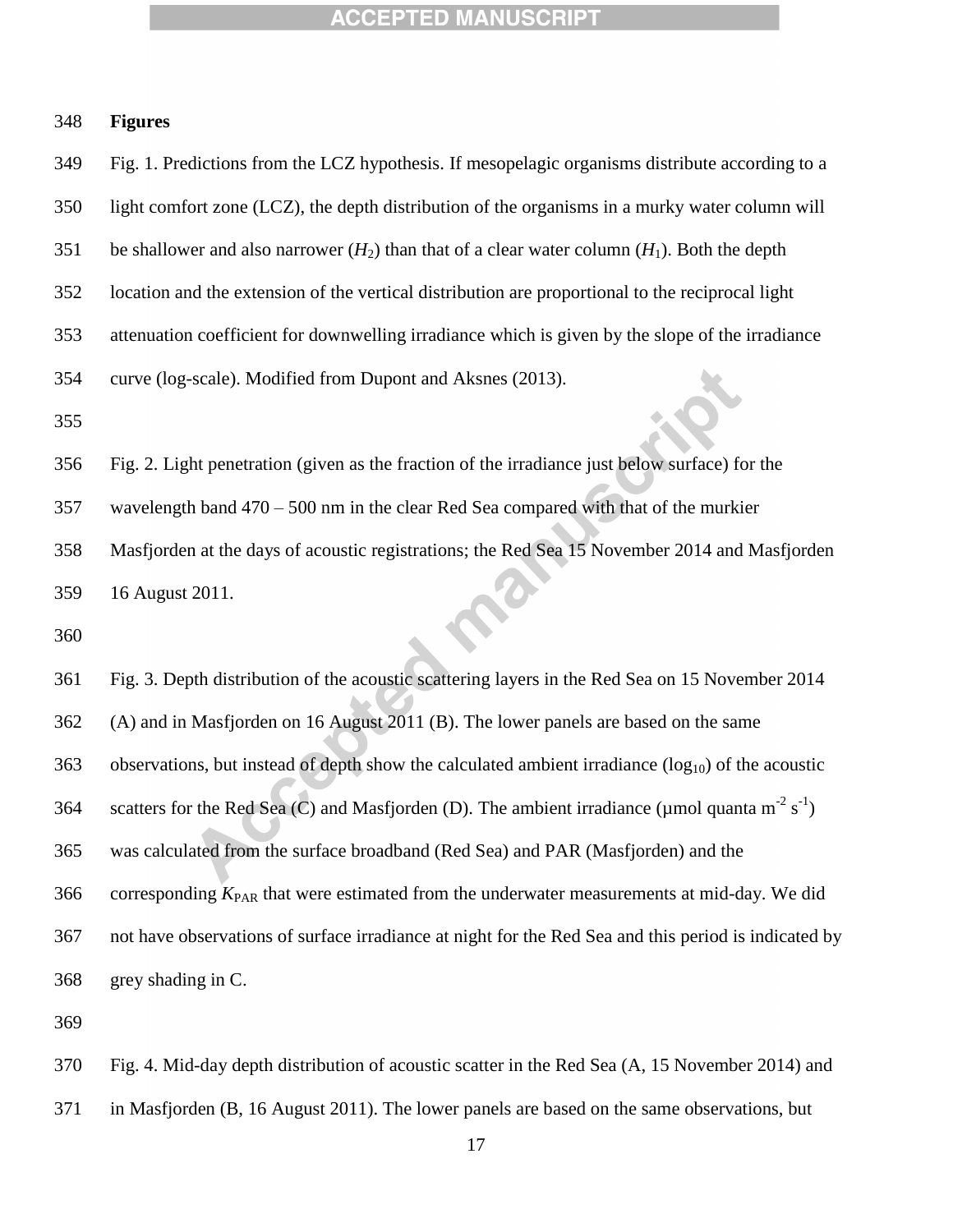372 instead of depth show the total ambient irradiance (photons  $m^{-2} s^{-1}$ ), i.e. obtained by summin over the measured spectrum, of the acoustic scatters of the Red Sea (C) and Masfjorden (D). Broken lines indicate location of bottom. The numbers correspond to the layers that are also indicated in Fig. 3 and Table 1.

Accepted manuscript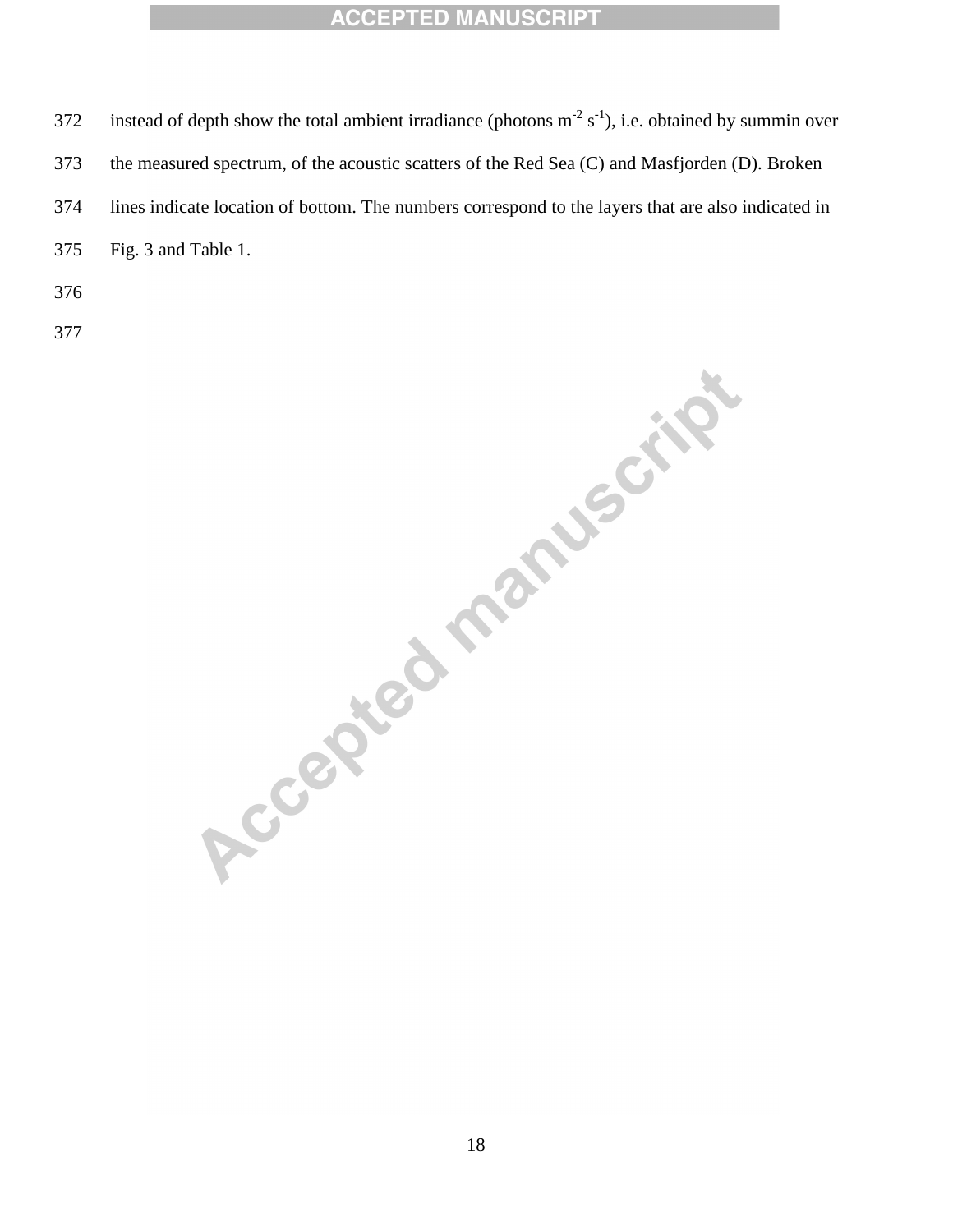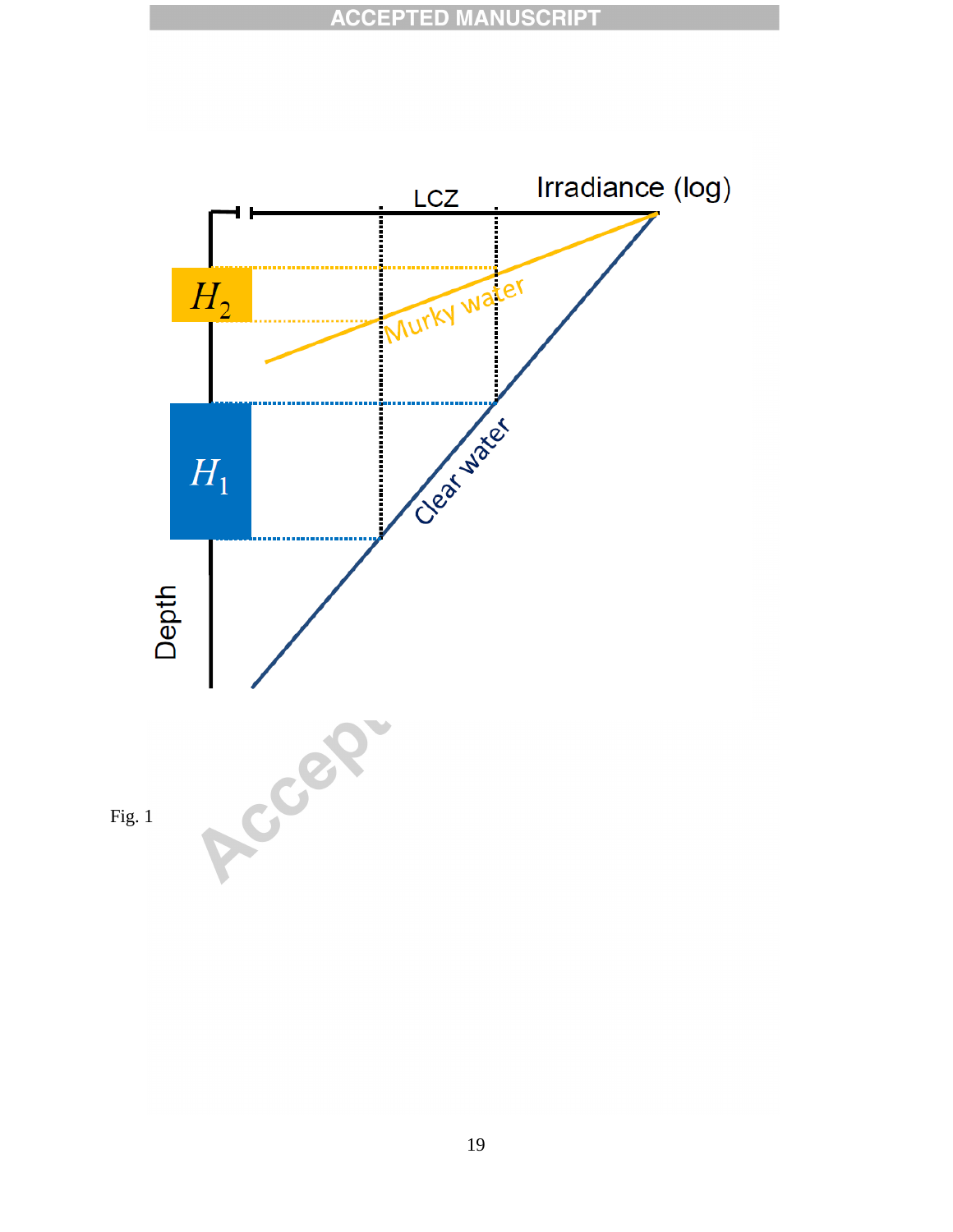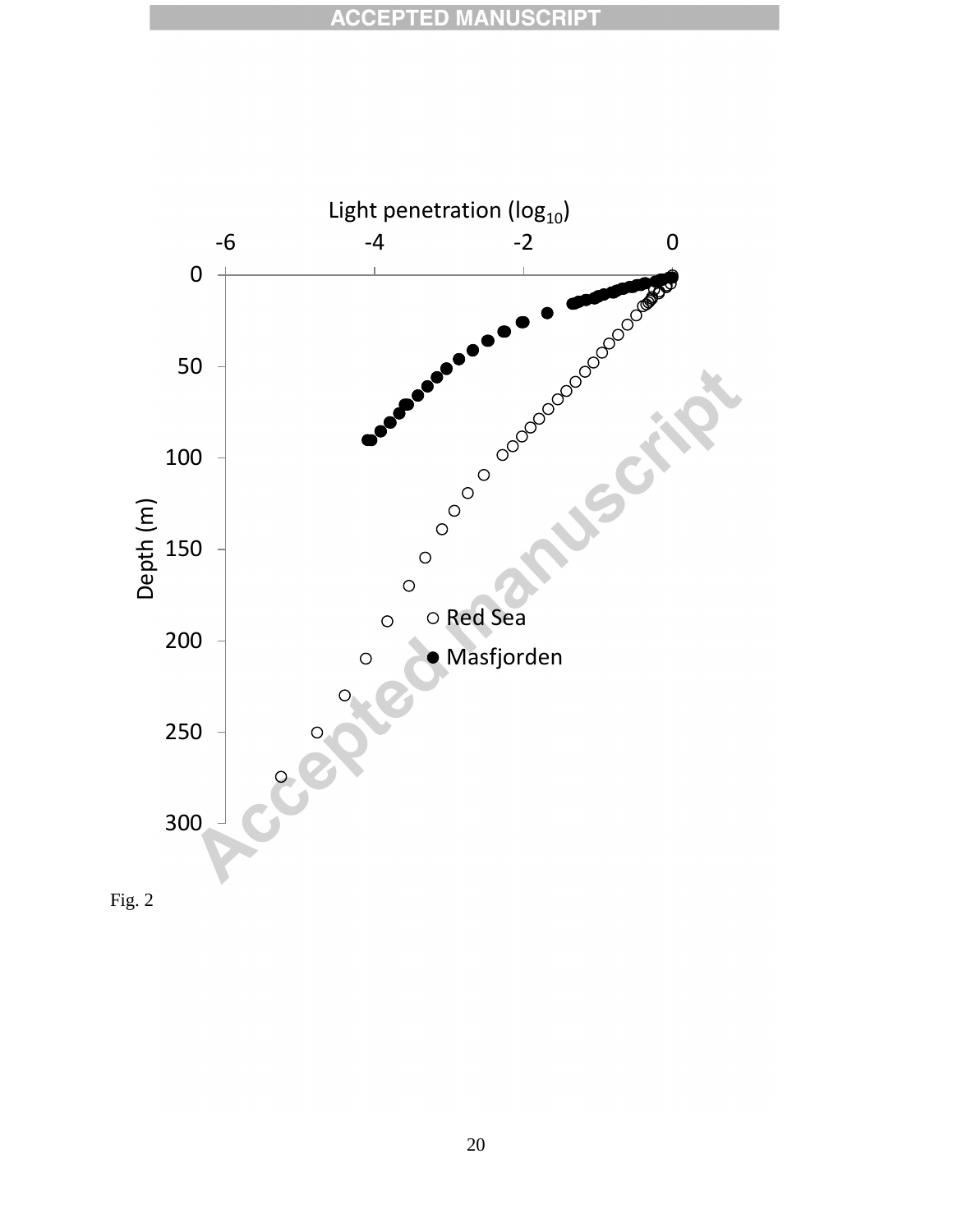